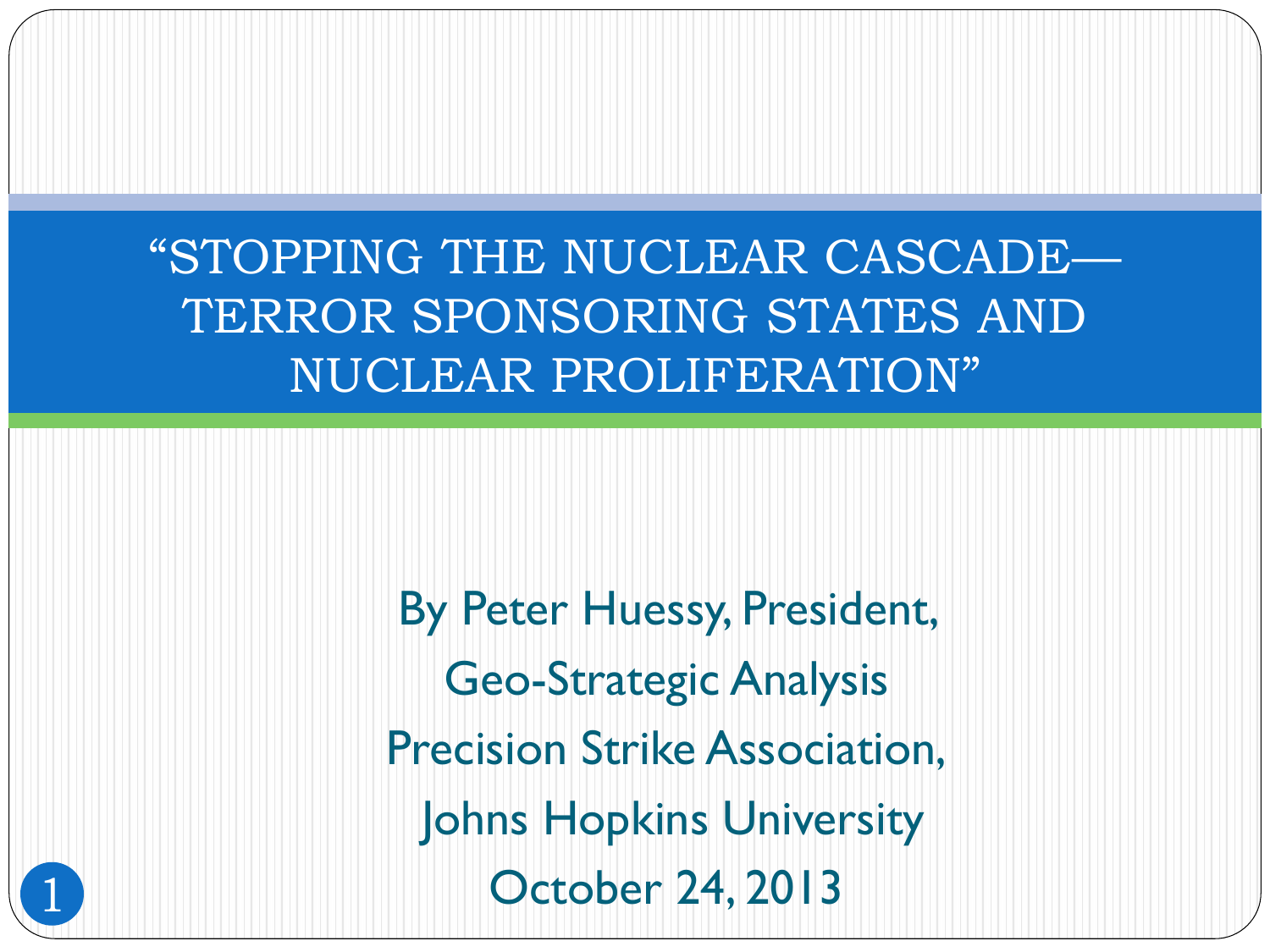### Stopping the Coming Nuclear Cascade

- The Road Block of Conventional Wisdom
- The Poisonous Coalition of the Terror **Masters**
- China, North Korea and Iran: The Proliferation Axis
- Will Diplomacy Be Enough?
- Global Zero?
- How Much Time Do We have?
- Nuclear Deterrence, Missile Defense, Forensic Detection, Technology Denial, Money Divestment
- **Energy Fuel Choice**
- **Long Range Strike**
- What's At Stake?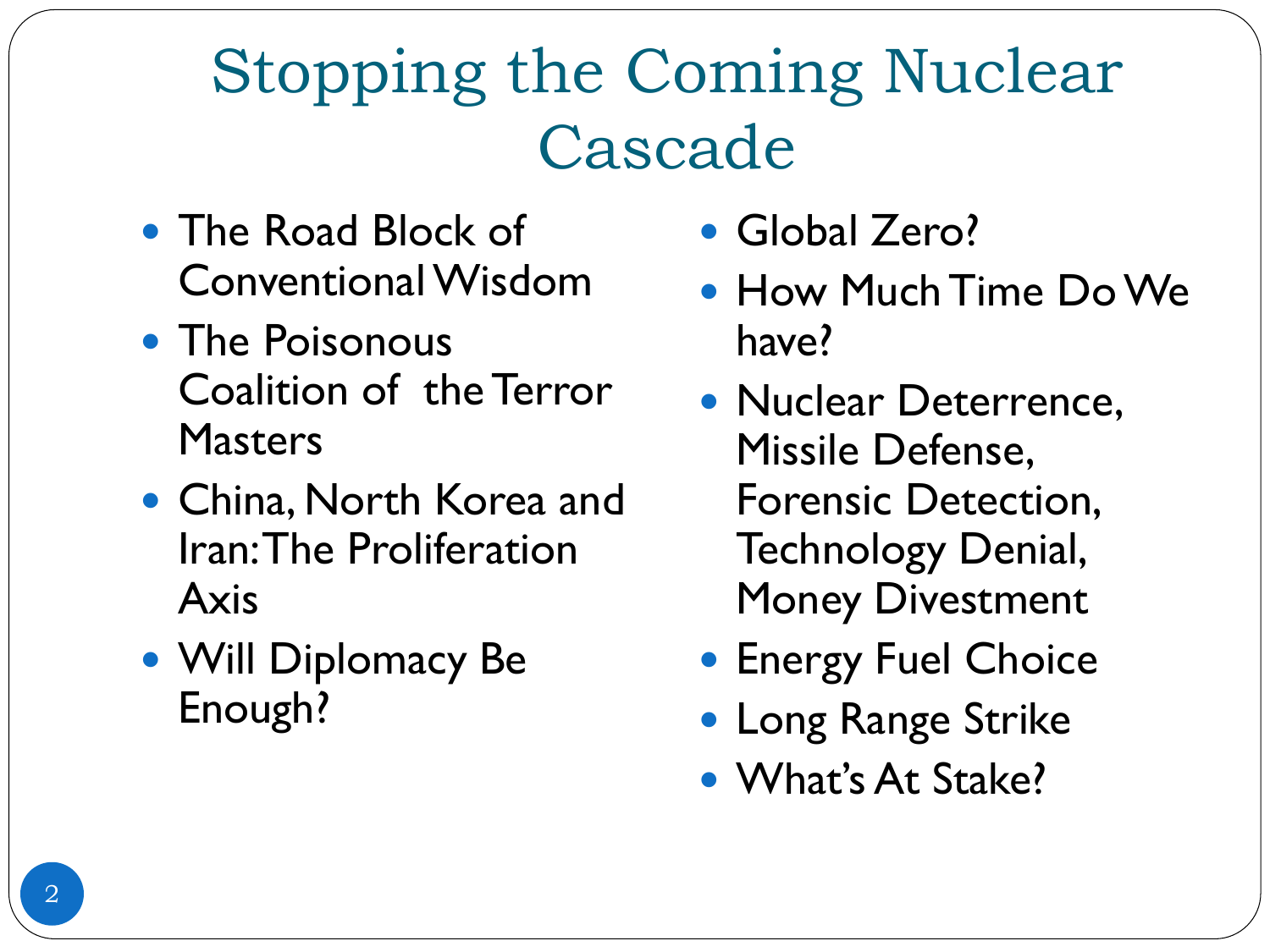#### FUTURE PROSPECTS

 *In the next few years the United States may face a cascade of nuclear weapons proliferation as Iran and North Korea permanently elude the stricture of nuclear arms control and become fullfledged nuclear powers, with the ability to deliver such weapons intercontinental distances.*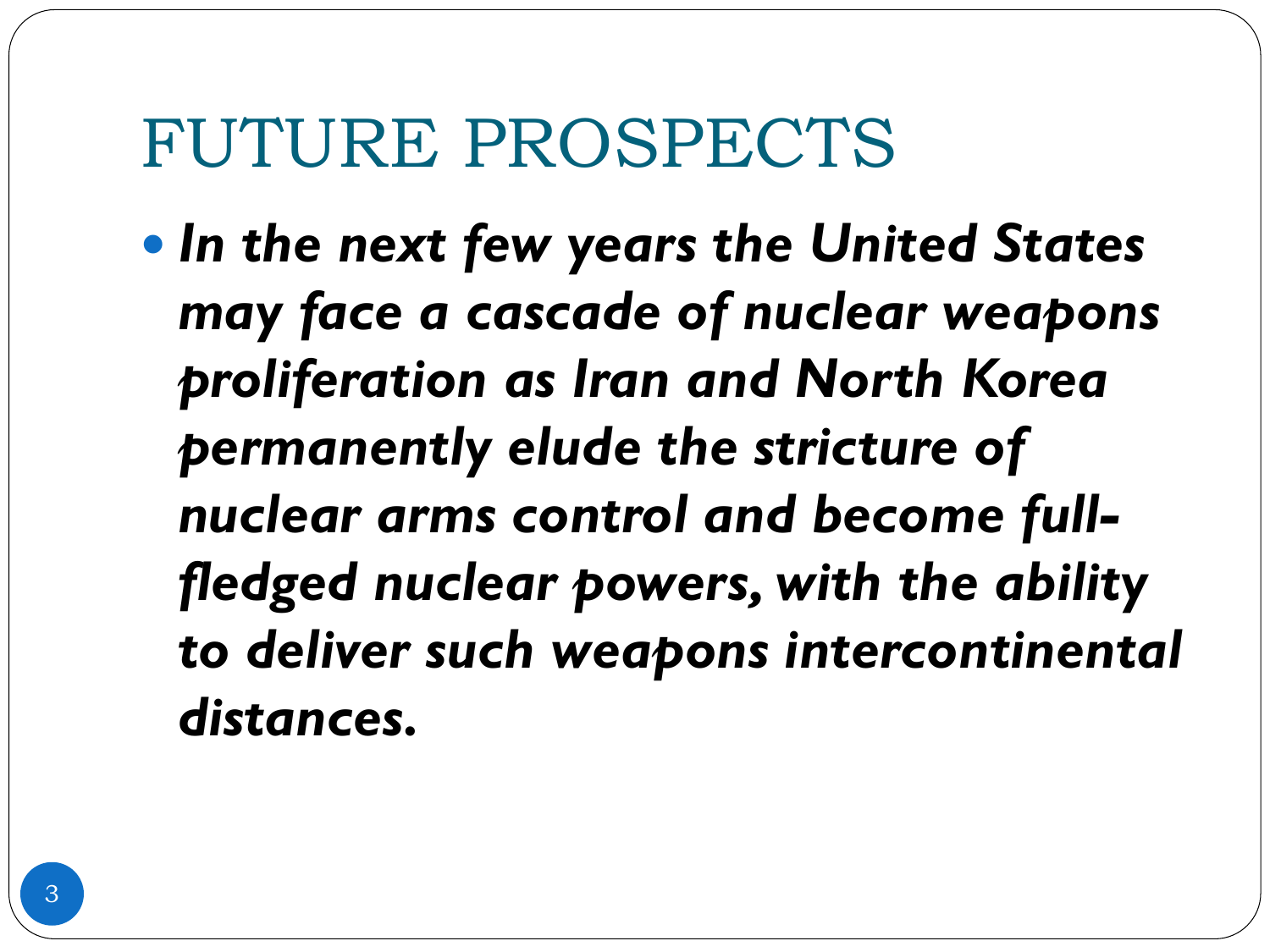## The New Nuclear Threat

- Most nuclear terror assessments assume a terror group will be the sole source of any such an attack;
- Most commentary assumes if states through IAEA rules keep nuclear material away from terror groups, that avenue of attack is closed….
- Very few "connect the dots" and conclude that a state such as Iran even as a member of the NPT and nominally under IAEA rules, will use this framework as camouflage to actually build nuclear weapons…and
- Then then create a special "nuclear terror group" for the purpose of surreptitiously delivering a nuclear terror attack on the United States.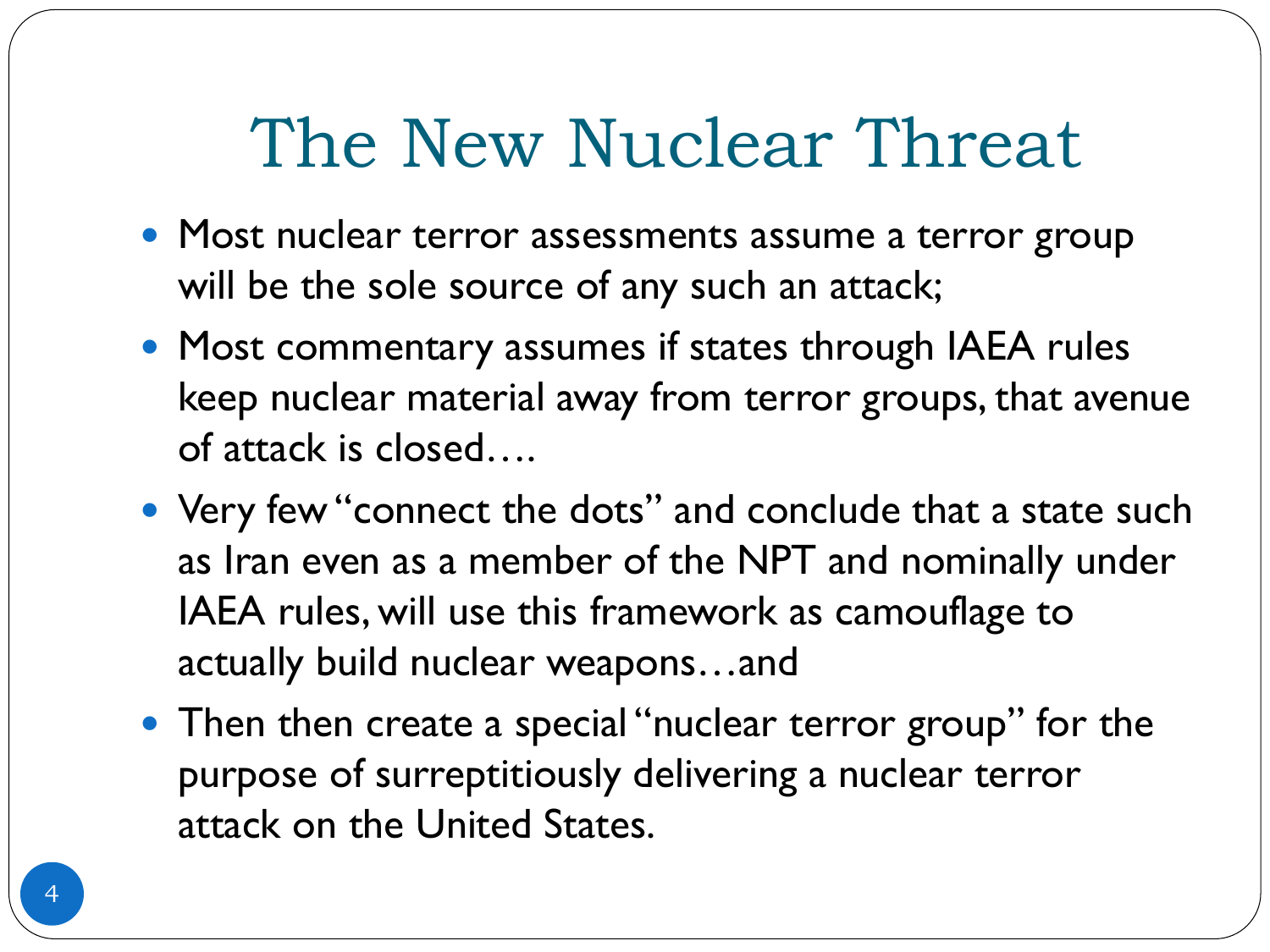#### Terrorism: Conventional Wisdom

- *For many terrorism is primarily "Al Qaeda, and its affiliates".*
- *This narrow view of terrorism sees this as primarily the outgrowth of "grievances" with the US and the "West", especially Israel. Fix the grievances and terrorism ends.*
- **"Chickens have wings; terrorist organizations have partners in crime" (Shoshana Bryen, American Thinker, May 26, 2013)**
- **On October 5, 2010, former U.S. President Clinton said solving the Israeli-Palestinian conflict would take away much of the motivation for terrorism around the world.**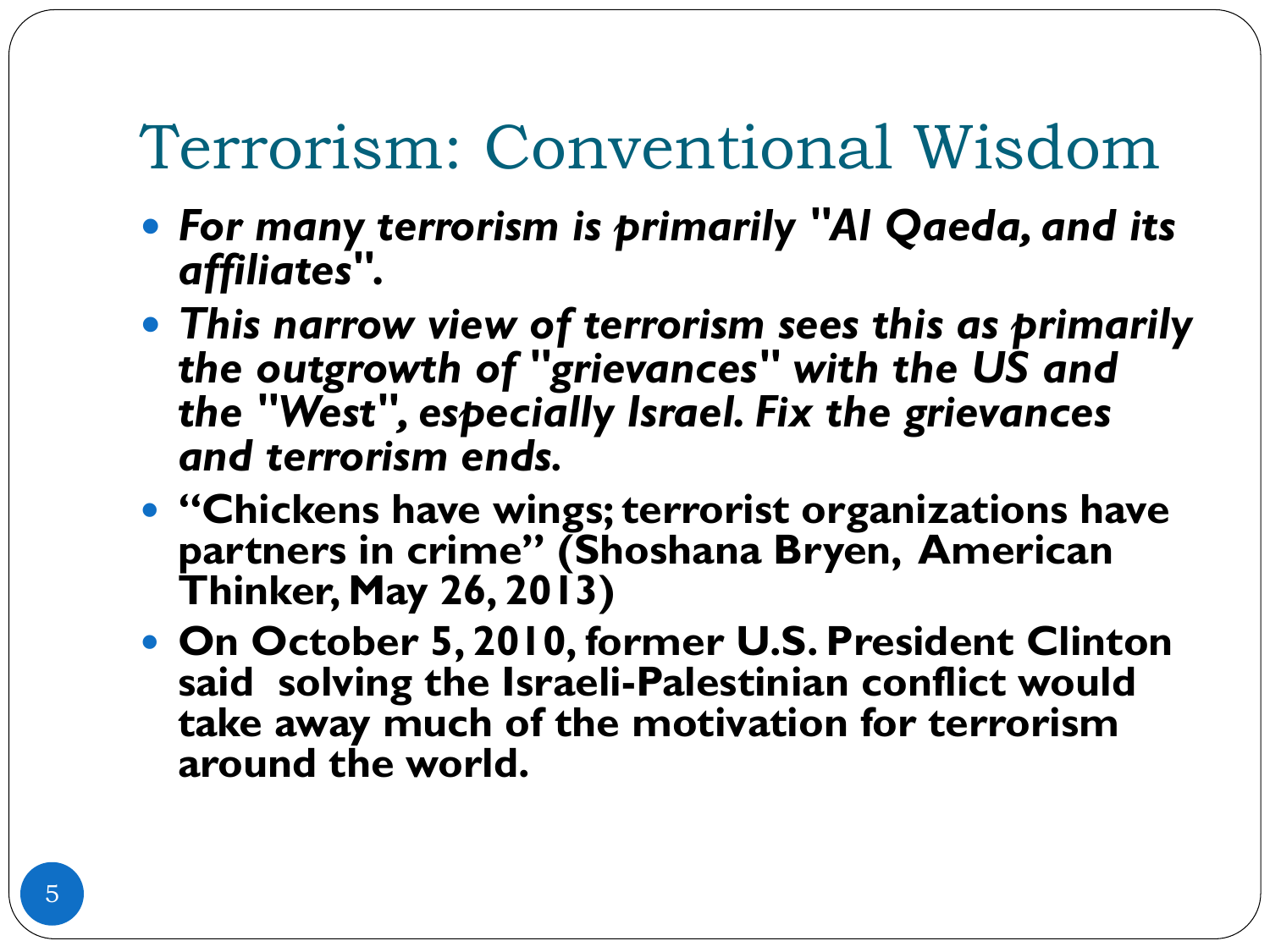## The Poisonous Coalition

Persian Gulf." • Over a decade ago, the legendary head of the Northern Alliance, the primary force that defeated the Soviets said this: "Al Qaeda…was just one element in a 'poisonous coalition'" Massoud explained, that included "*Pakistani and Arab intelligence agencies*; impoverished young students bused to their deaths as volunteer fighters from Pakistani religious schools; exiled Central Asian Islamic radicals; ... and wealthy sheikhs and preachers who jetted in from the

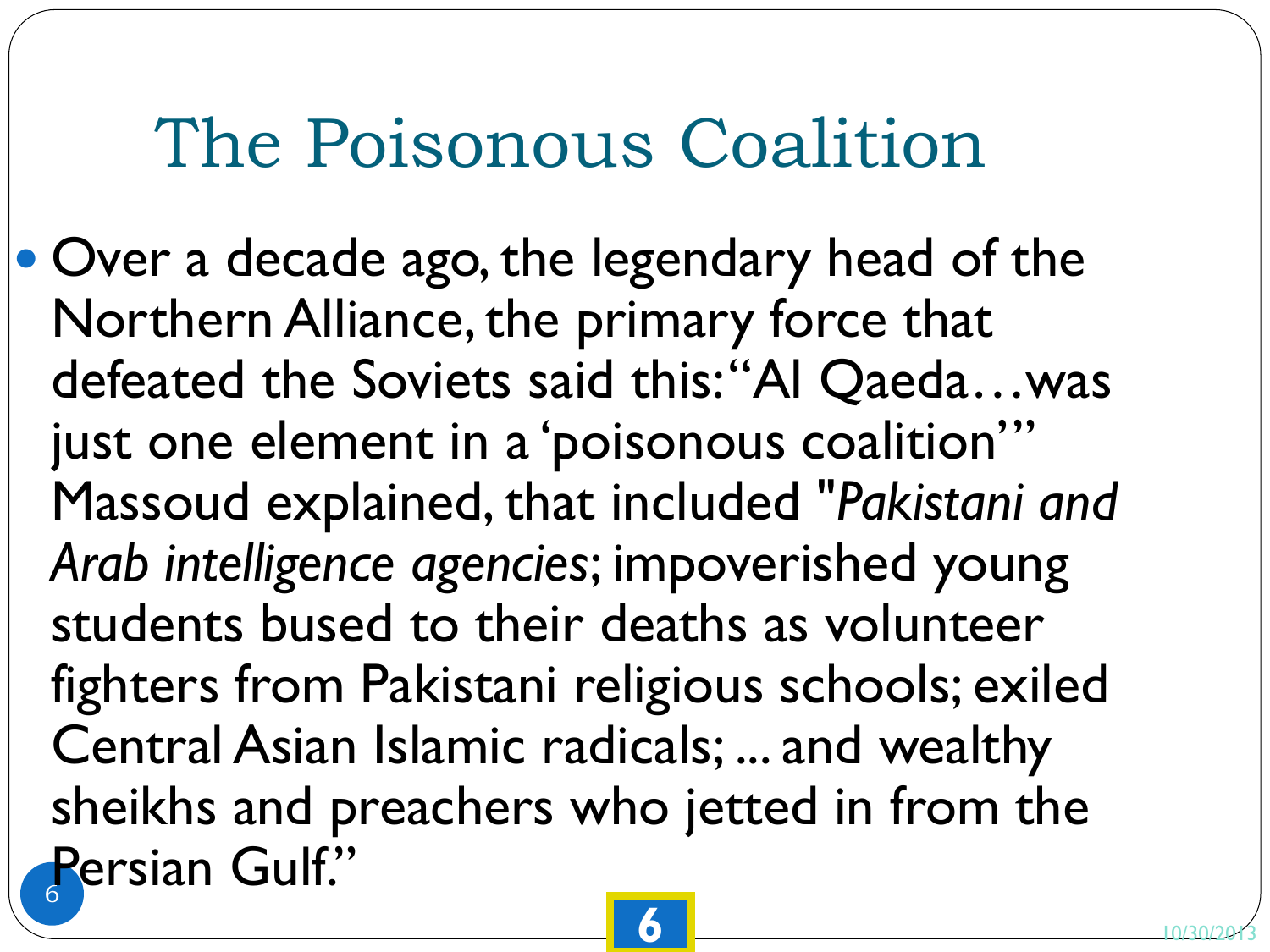#### Goals of Terrorist Coalition

 *The terrorist poisonous coalition we face today is made up of both terror master states and their affiliated terror groups. It will not be persuaded to abandon its goals by moral suasion or good deeds. Its goals include hegemonic control over the Islamic world, being the broker of the petroleum resources of the Persian Gulf and Caucasus (the latter once described by a senior Russian official as "our patrimony"), and a coercive ability to render US military power impotent to challenge its ambitions.*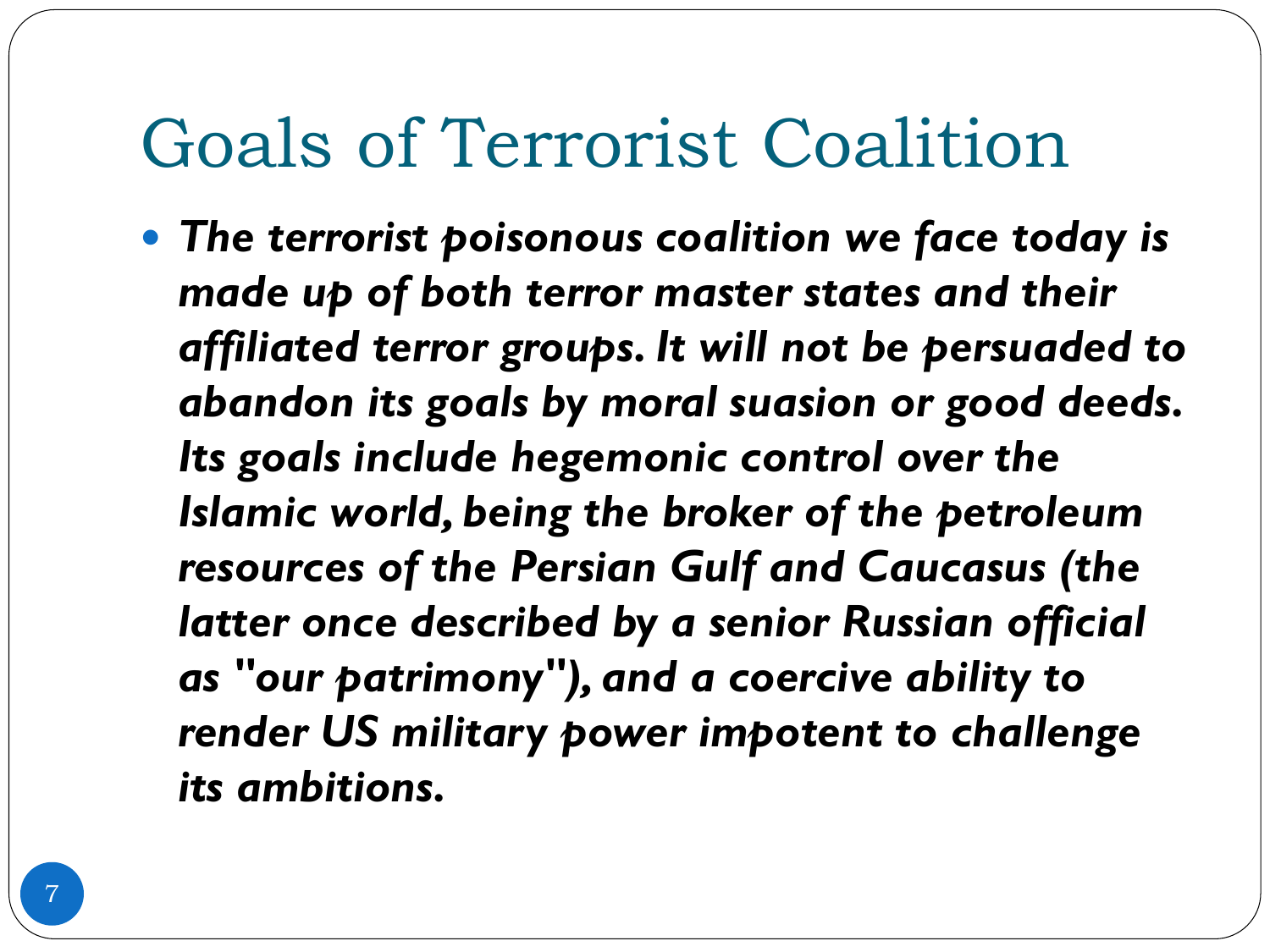#### China as Terror Master

 *On China, one national security expert explained recently, "We assume the PRC is going to fully adopt accepted international economic and security norms".* 

 *But in "Coping With the Rise of China", Aaron Freiberg questions whether the PRC is willing to agree to such "rules of the road".*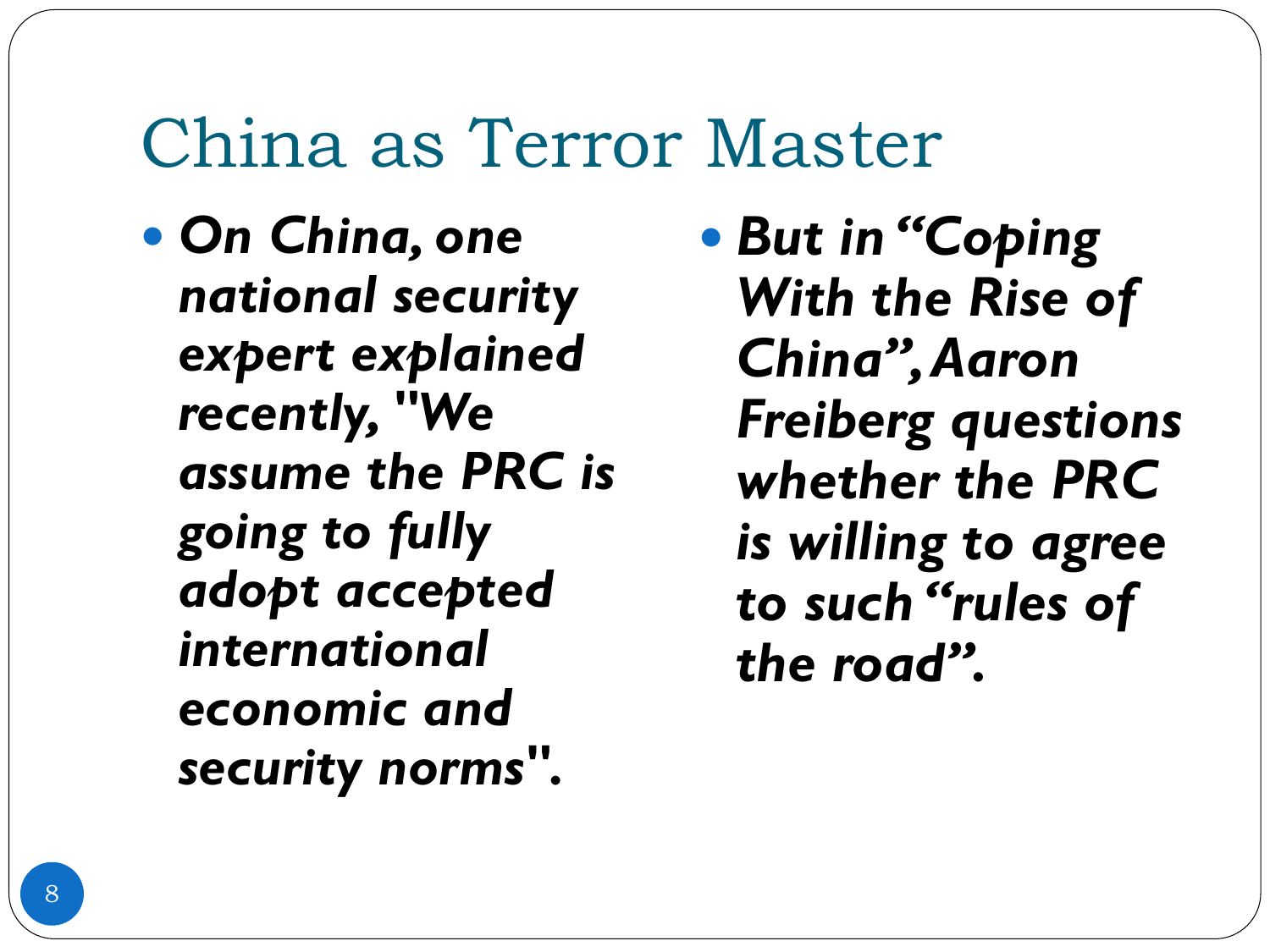## China as Terror Accomplice

*Claudia Rosett details PRC complicity in supporting the Iranian and North Korean missile and nuclear programs. Rosett describes this "axis of proliferation" explaining "both countries have become adept at exploiting routes to weapons of mass destruction in the evolving global web of illicit proliferation activities. In these webs, China has played a huge role…as a provider of equipment and technology".*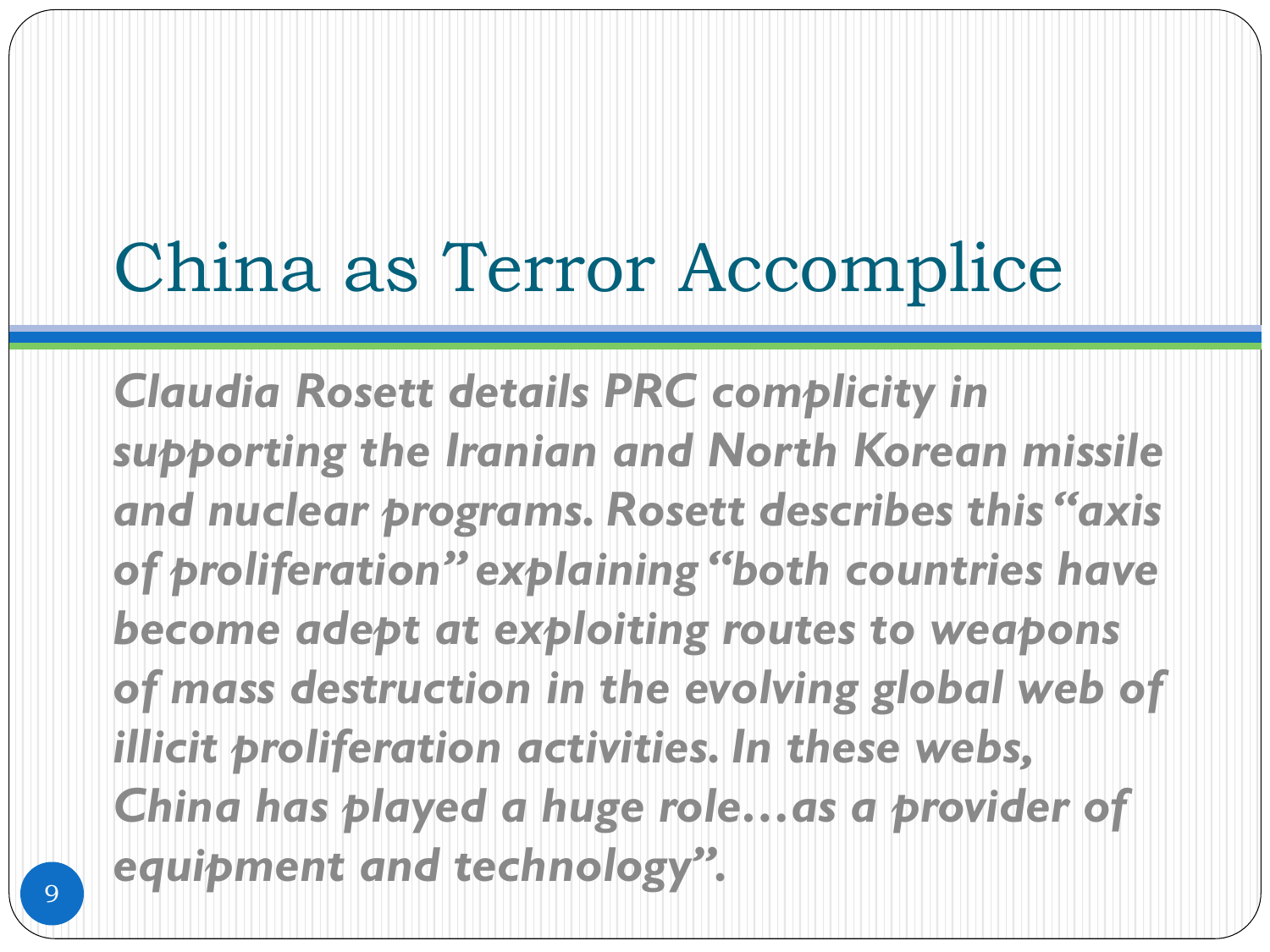# New York Indicts Chinese Firm

According to [an indictment](http://graphics8.nytimes.com/packages/pdf/nyregion/08INDICT.pdf) unsealed in Manhattan on Tuesday, the Chinese company sold tungsten, high-strength steels and exotic metals to the Defense Industries Organization, an arm of the Iranian military, from 2006 to 2008. (NY Times, April 7, 2009)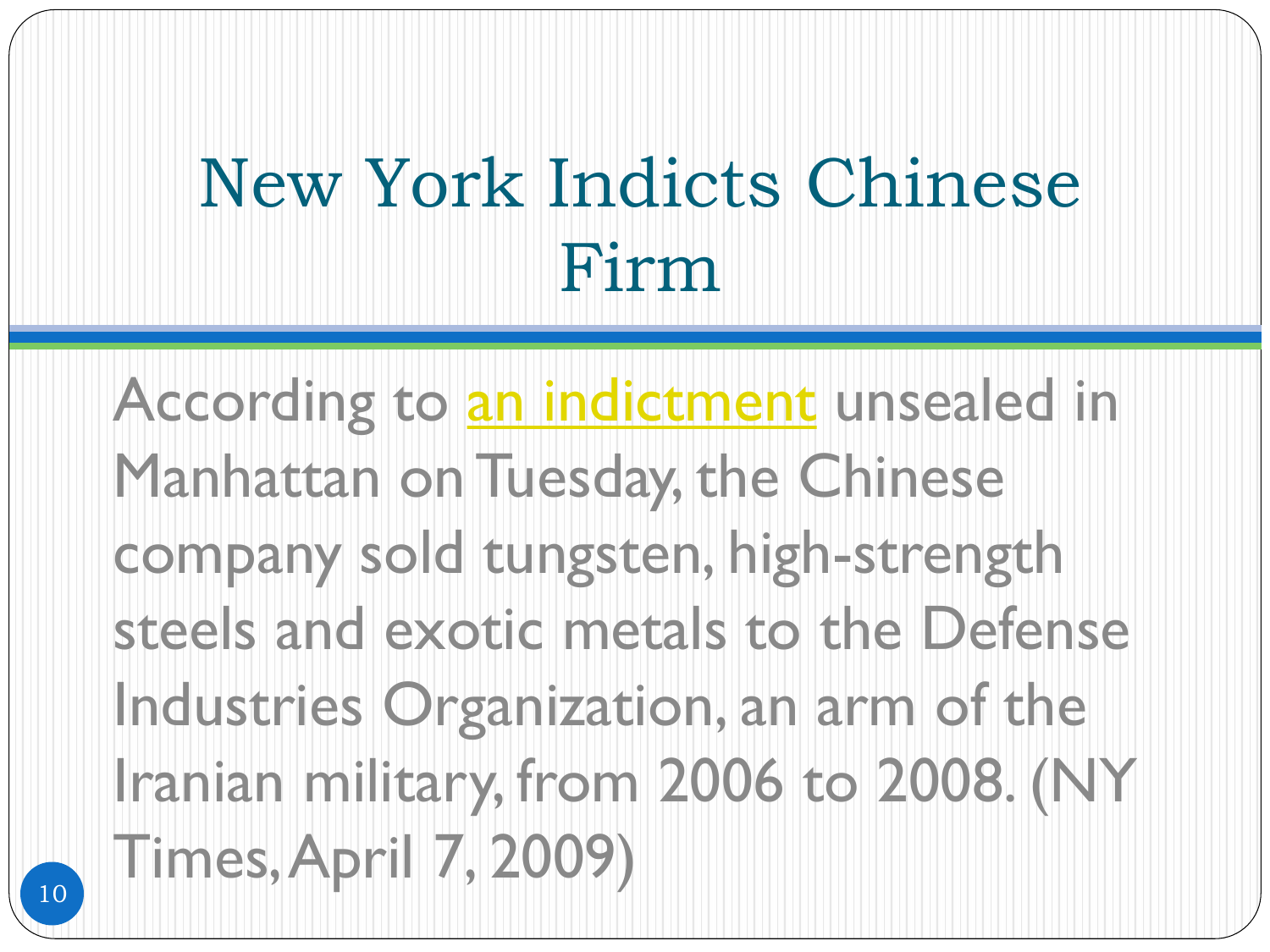## RUSSIA: RESET OR ROGUE ACCOMPLICE?

- Russia is the biggest arms supplier to both Iran and Syria, supplying advanced weaponry and chemical weapons stocks.
- Russia continues to modernize across the board its nuclear weapons;
- It has threatened to use nuclear weapons against our NATO allies some 15 times in the past 5 years;
- It has routinely blocked or watered down UN security council measures against Iran and Syria;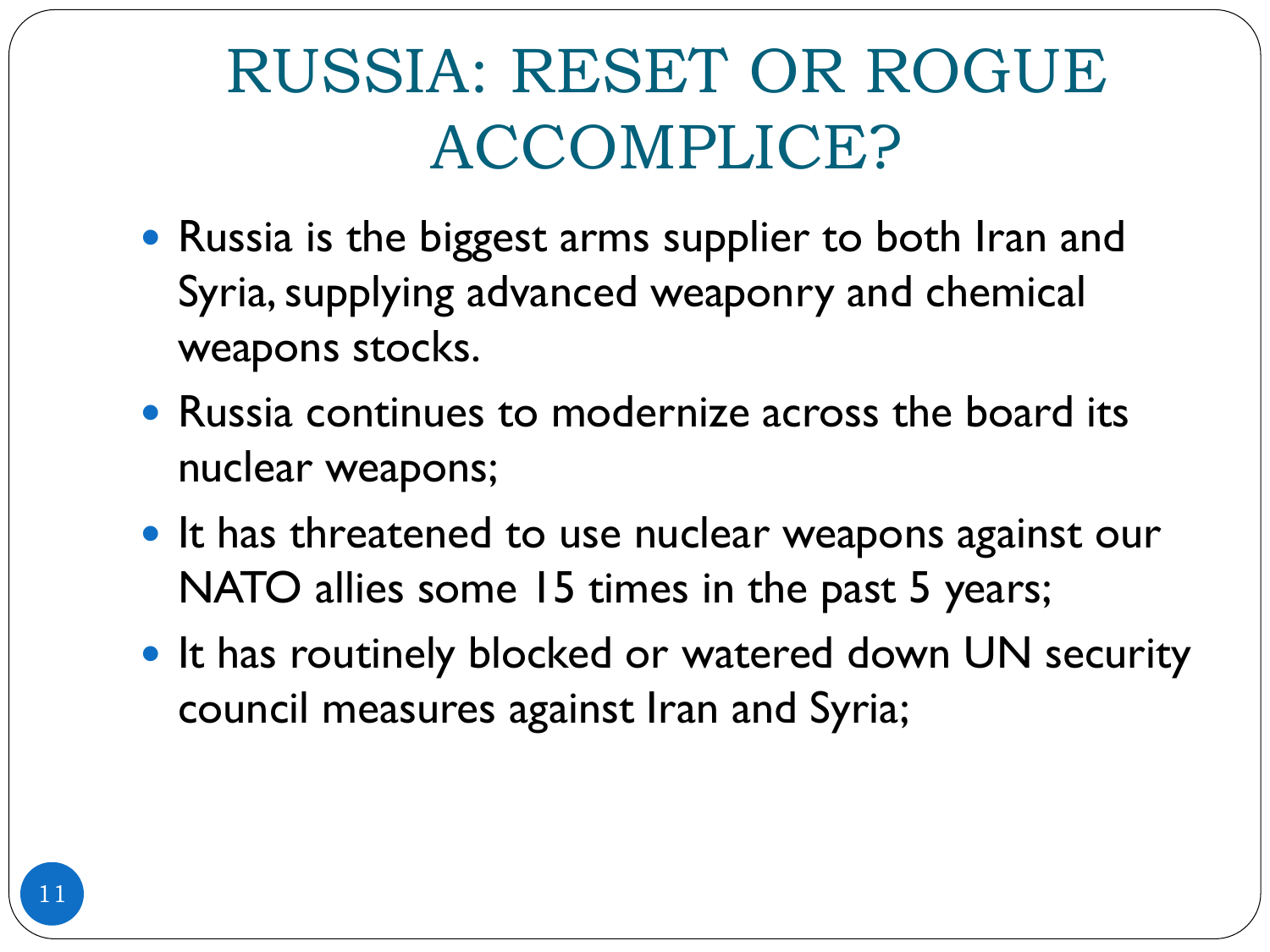

#### **KPA LONG TERM STRATEGY**

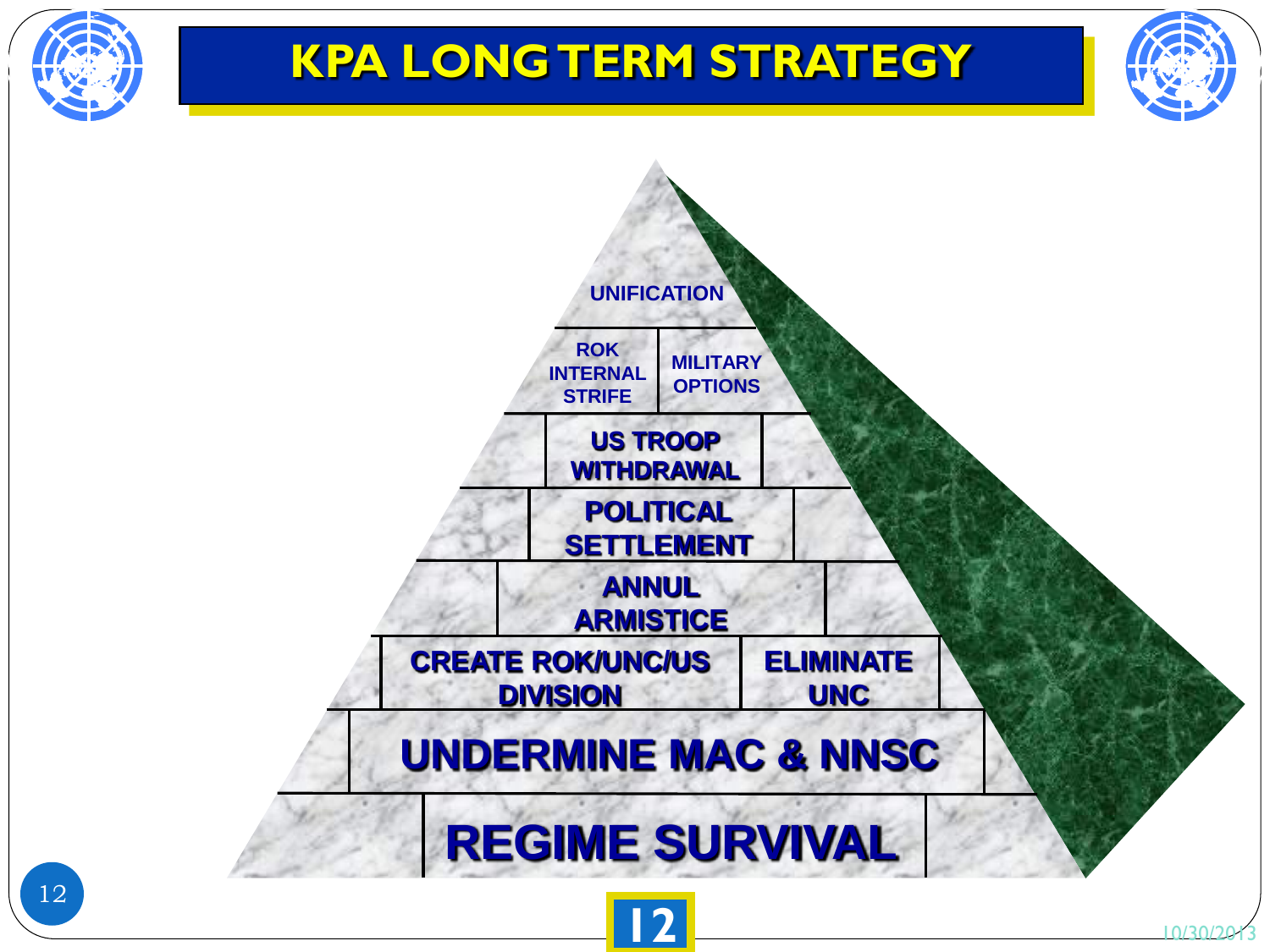#### North Korea

*Their goals are deadly. As the highest ranking North Korea defector disclosed in a private interview, Pyongyang's nuclear weapons will be the shield behind which they will use force to reunify the Korean peninsula.*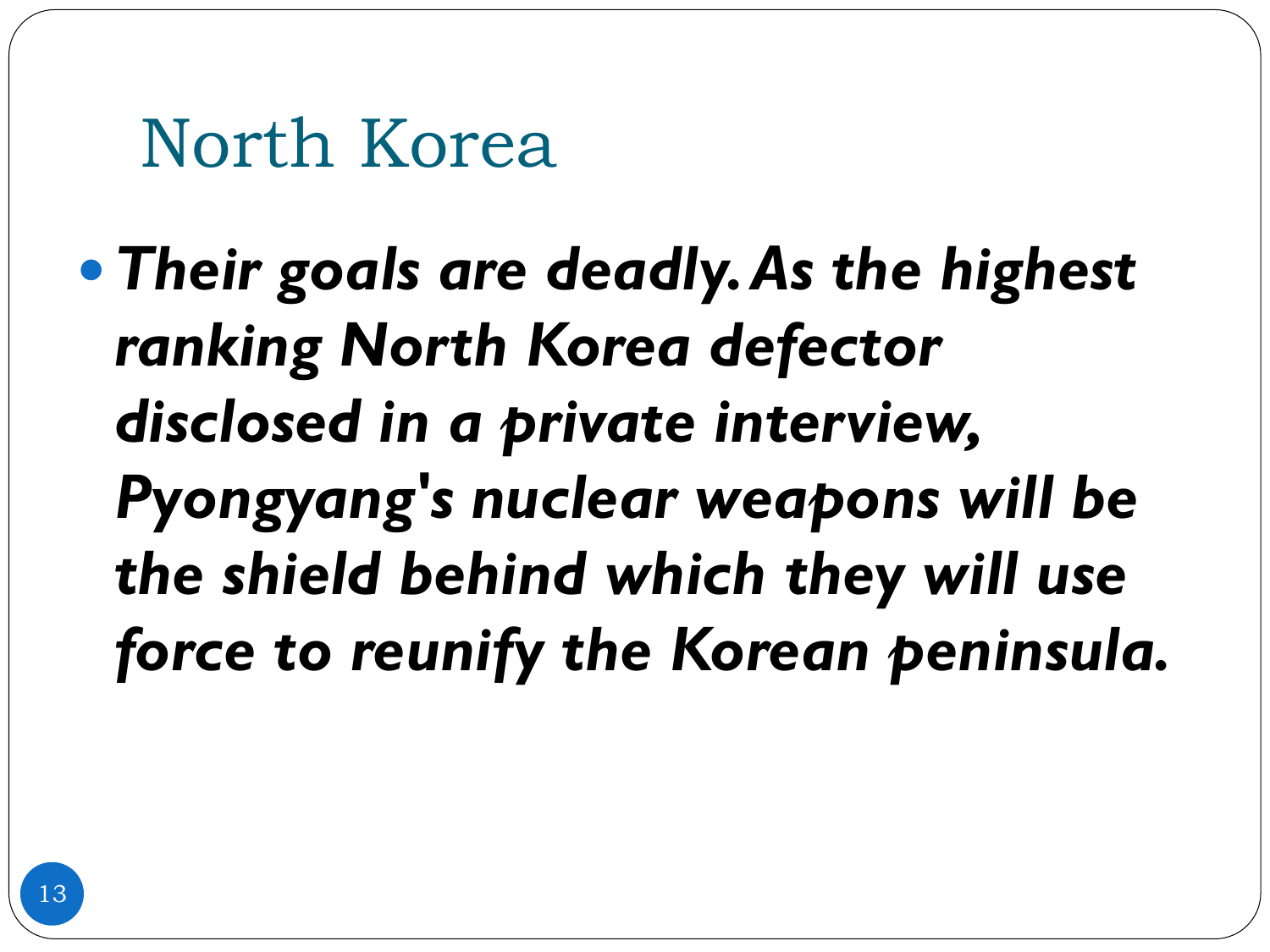## The Terror Masters

- Country Reports on Terrorism, US Department of State:
- "Iran is the most significant state sponsor of terrorism…"
- Government organs of the Tehran regime are identified as "directly involved in the planning and support of terrorist attacks…"
- Both Iran and Syria routinely provide "safe haven substantial resources and guidance to terrorist organizations"."Terror Inc."

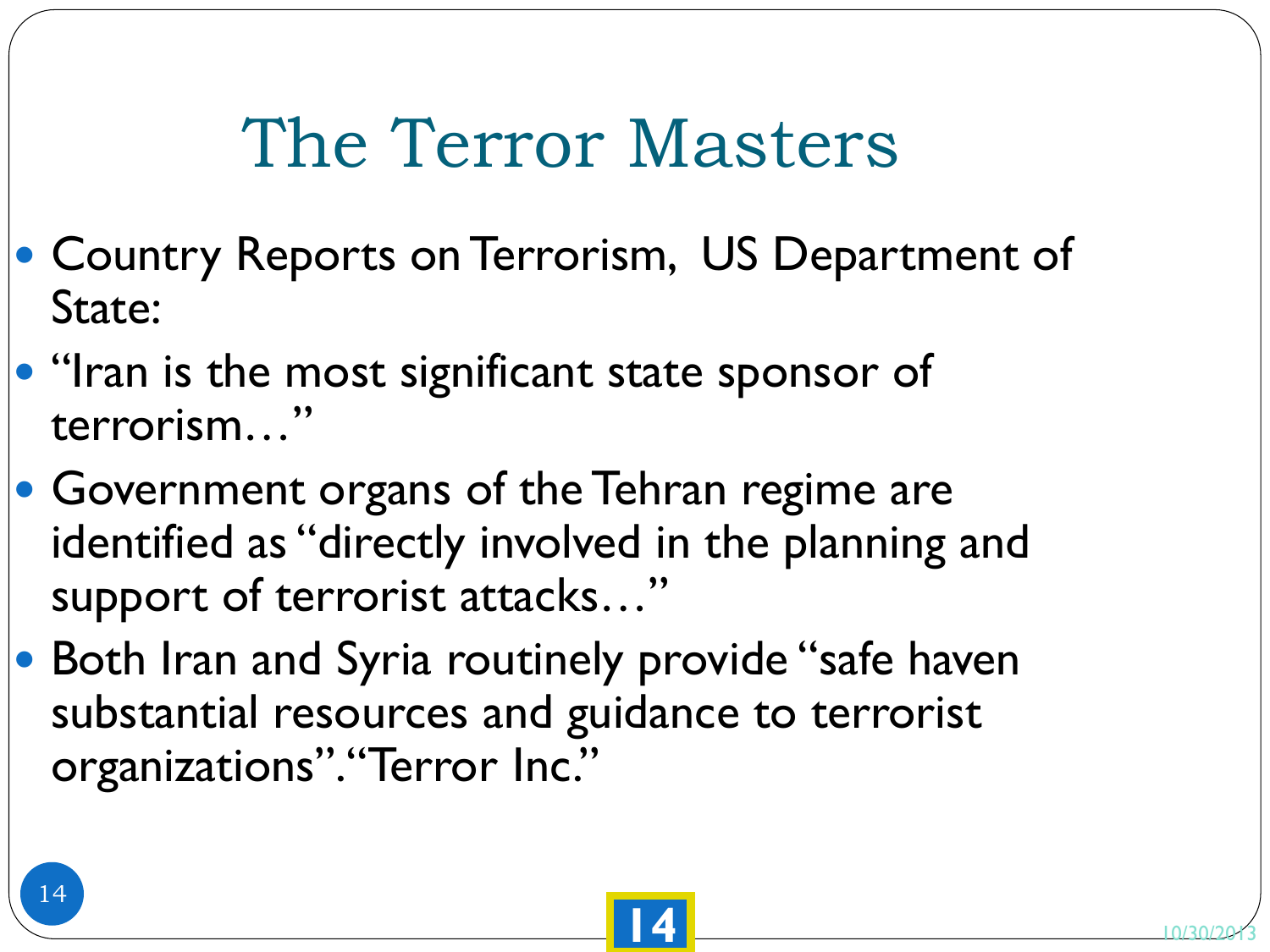## IRAN

 **"If Iran acquires nuclear weapons, we will live in a new world. That is the fundamental issue we must now face. And our only choice is either to prevent it or pay the price of not having prevented it." Henry Kissinger, May 2006**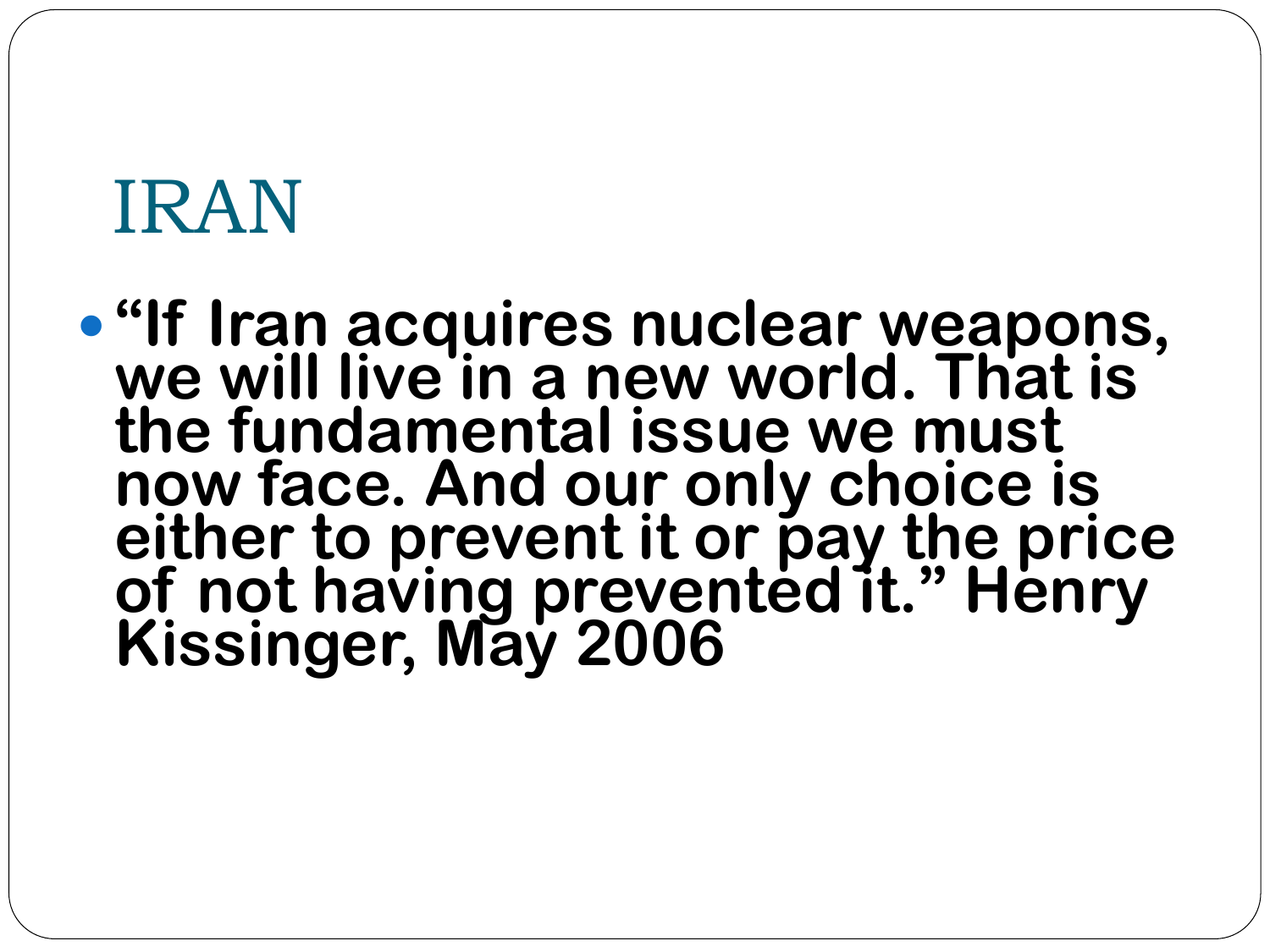

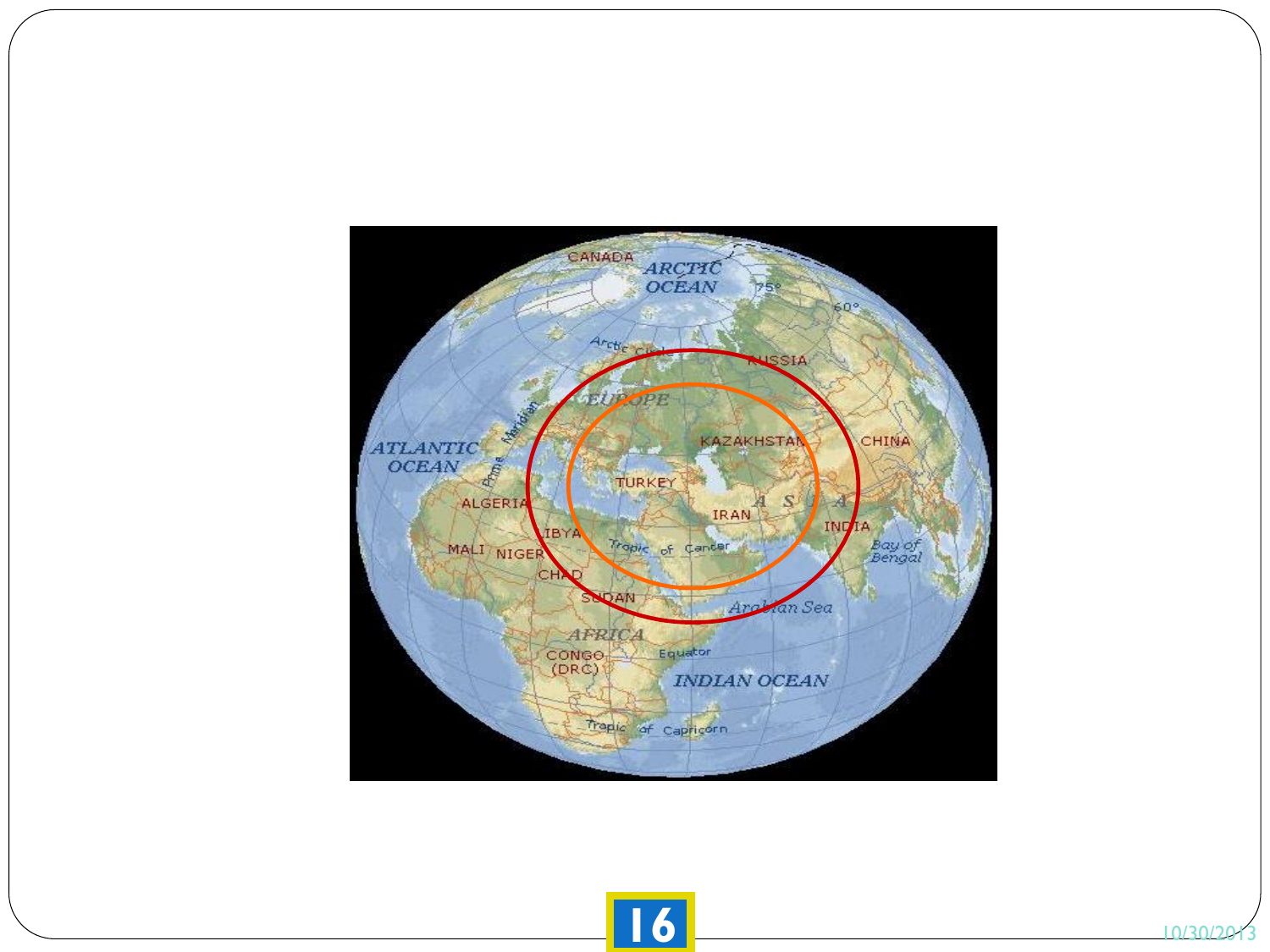## Will Diplomacy Stop Iran's Nuclear Ambitions?

- "A nuclear Iran would not resemble any other nuclear power. There could be no stable "balance of terror" involving that Islamic Republic. Unlike nuclear threats of the cold war, which were governed by mutual assumptions of rationality and mutual assured destruction, a world with a nuclear-armed Iran could explode at any moment. Although it might still seem reasonable to suggest a postponement of preemption until Iran were more openly nuclear, the collateral costs of any such delay could be unendurable."
- **Louis Rene Beres,** *The Christian Science Monitor, May 8th, 2007*

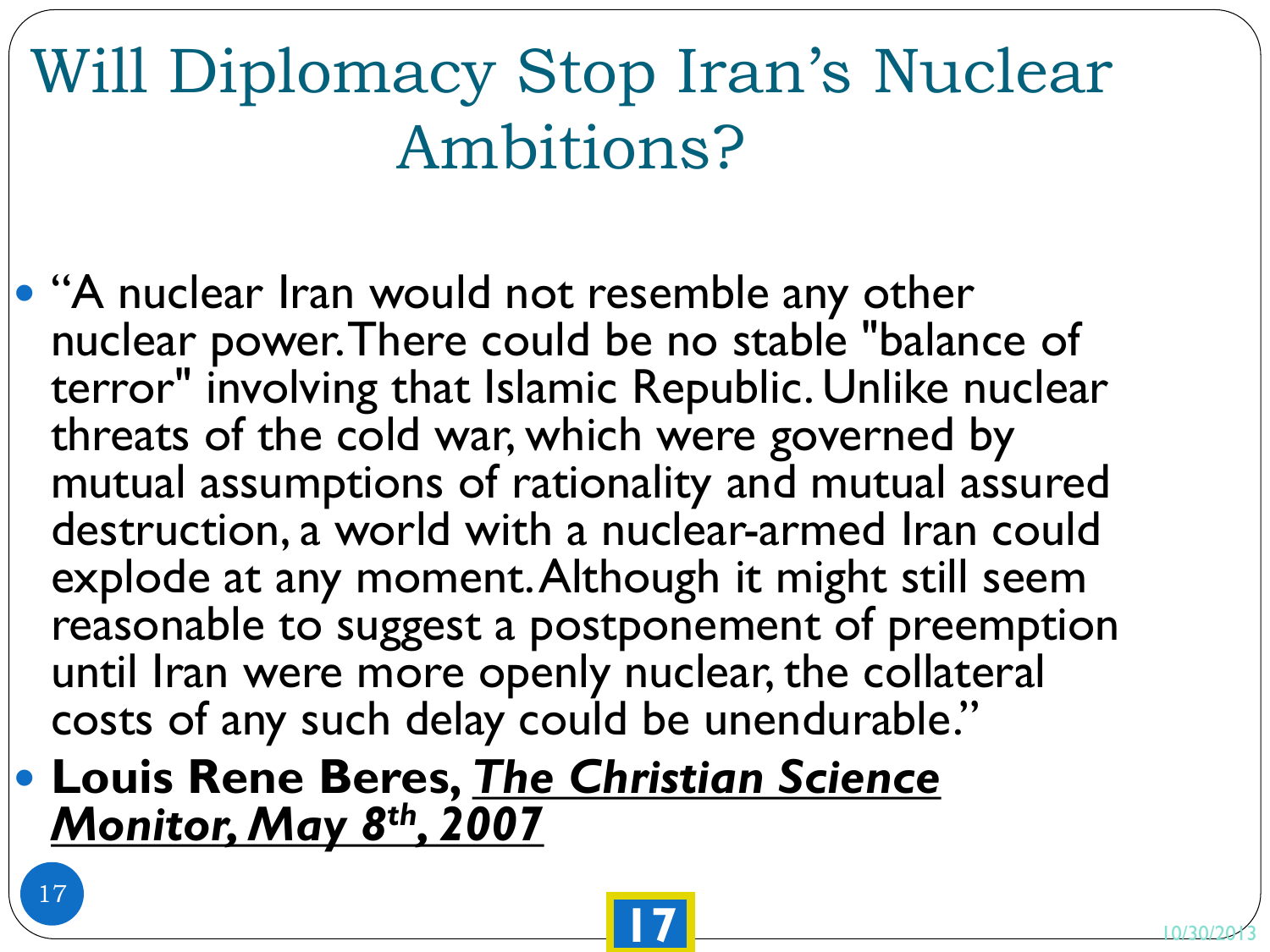# Diplomacy II

 *Some believe that by "emphasizing diplomacy" we could stop the threatened nuclear break-out. But as Angelo Codevilla explains, "Emphasizing diplomacy is inherently meaningless. To speak thus is to pretend either that the... issues are trivial or that words can make them so. Such pretense enables the further pretense that the speaker is not on either side, rather on the side of peace." ("Advice to War Presidents: A Remedial Course in Statecraft", 2009)*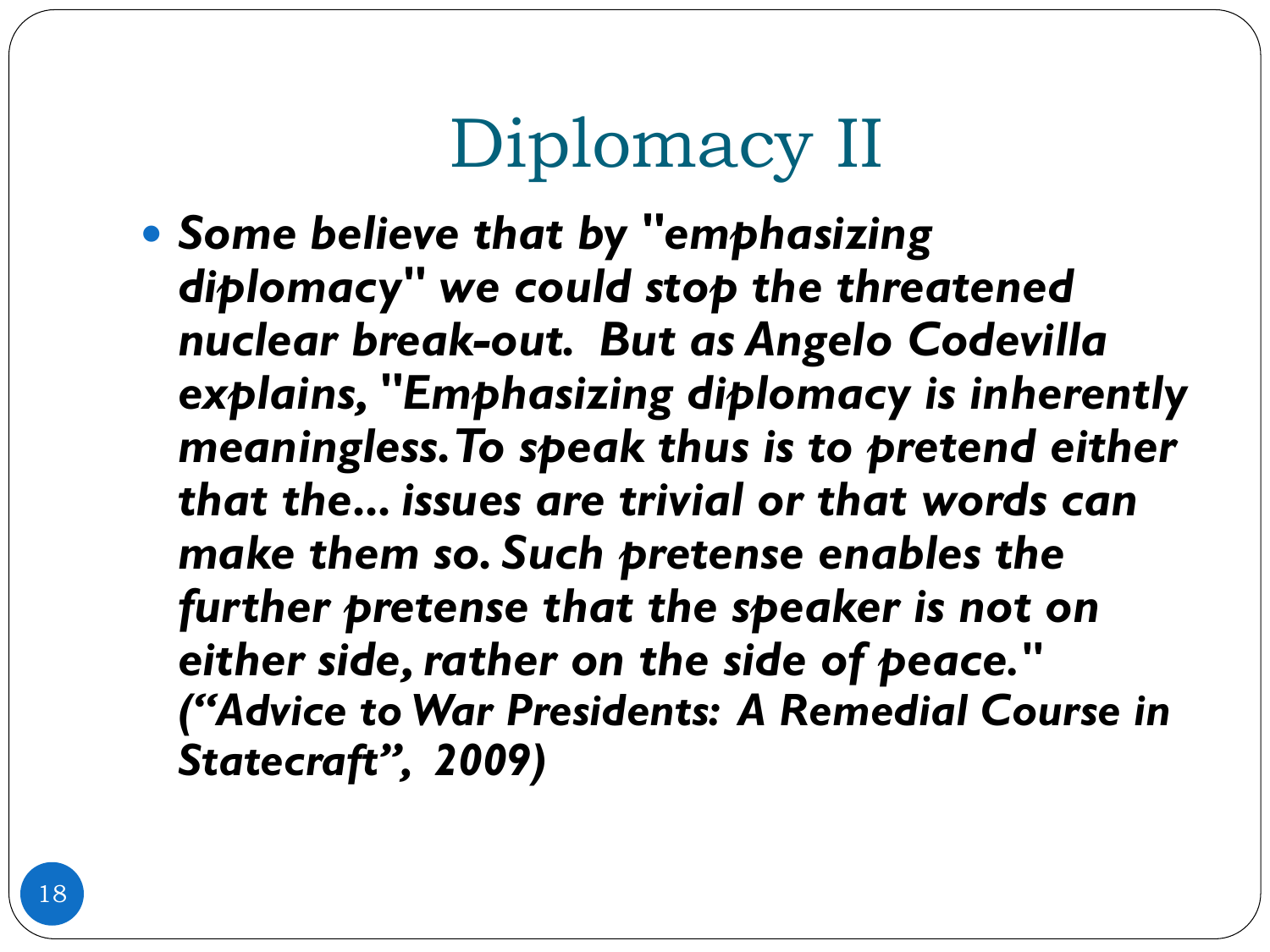## Future Choices Are Not Between Diplomacy and Force:

- "A free standing diplomacy is an ancient American illusion. History offers few examples of it. The attempt to separate diplomacy and power results in power lacking direction and diplomacy being deprived of incentives." Henry Kissinger, 1/21/07
- "Diplomacy without the threat of force is but prayer", former Senator Malcolm Wallop, farewell Senate address, October 1994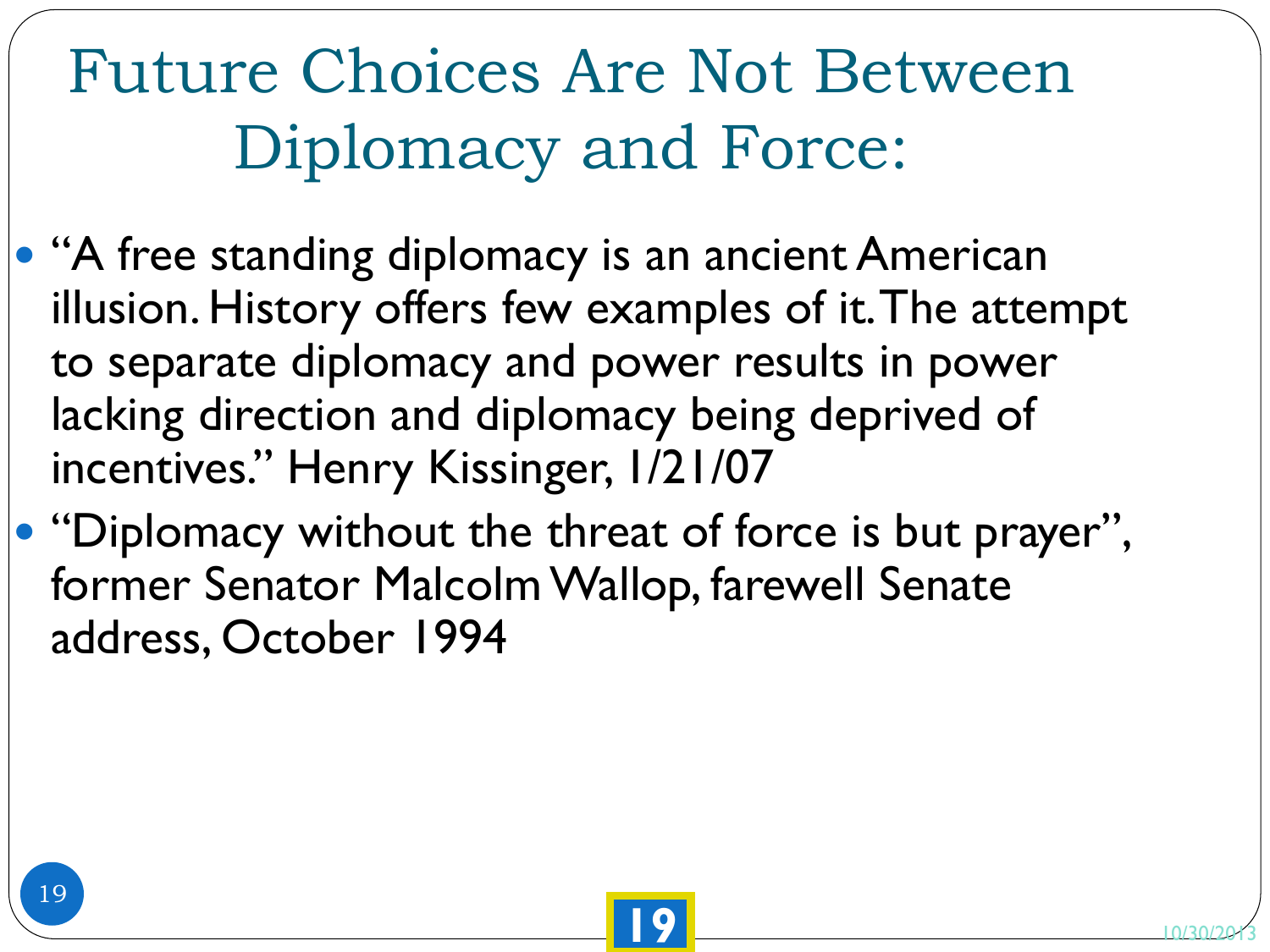## Current Conventional Wisdom Option 1

- Global Zero: Eliminate all nuclear weapons
- Russia and China show no interest
- North Korea and Iran pursuing nuke weapons
- Pakistan and India, China and Russia fully modernizing their nuclear forces
- Clark Murdock CSIS Study says no connection between US-Russian Arms Control deals and less proliferation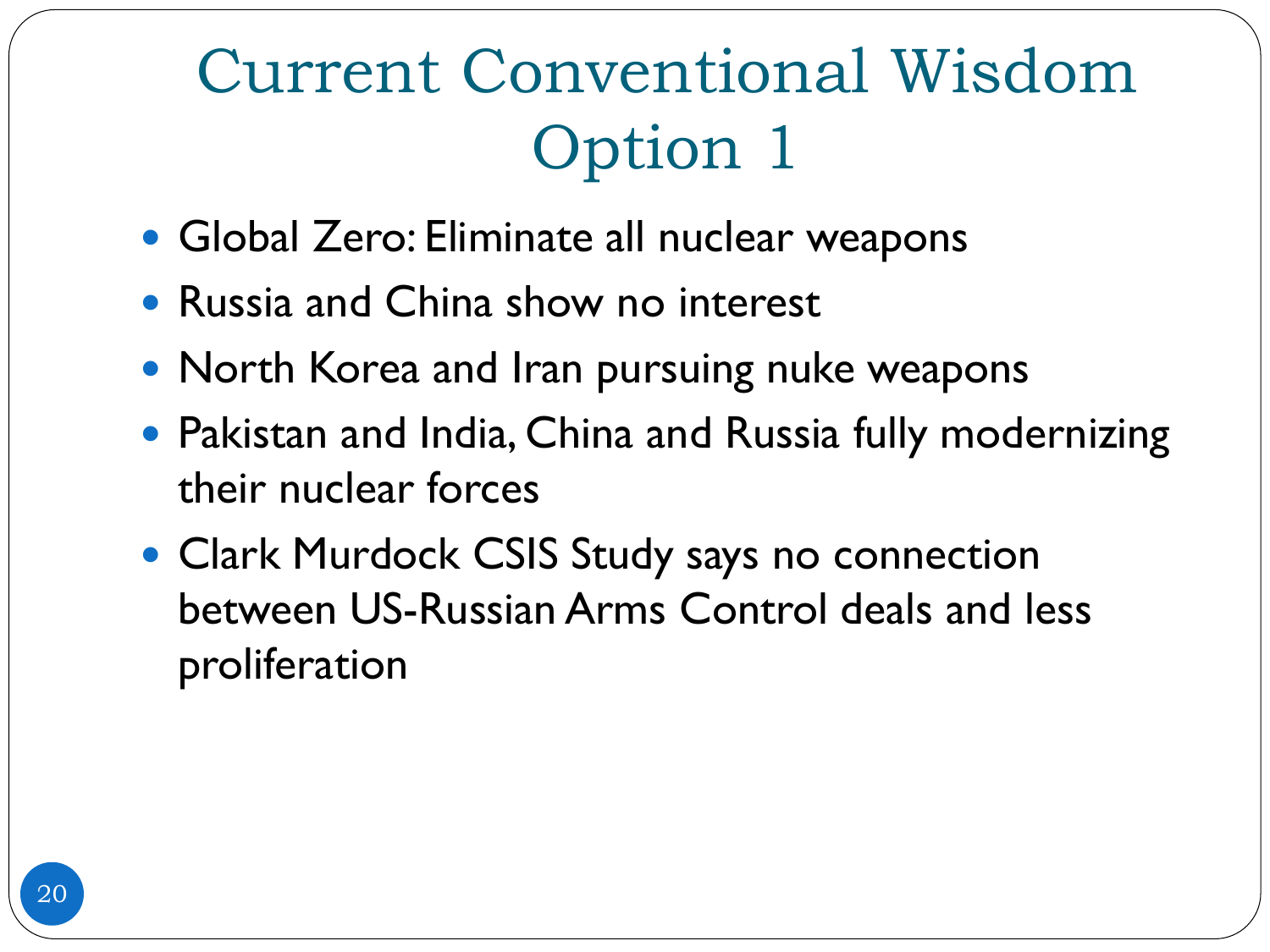#### Global Zero: Counter Proliferation Tool?

 *To counter this unease, advocates of fewer nuclear weapons claim that our good moral example--further reducing our nuclear deterrent- will make it easier for American officials to argue with foreign officials to help with Iran and North Korea. They ask, "How can the US ask others to give up nuclear weapons when it hasn't yet?" When asked about the idea of the US going to zero, the late North Korean dictator Kim Jong Il is supposed to have replied: "Sure, you first".*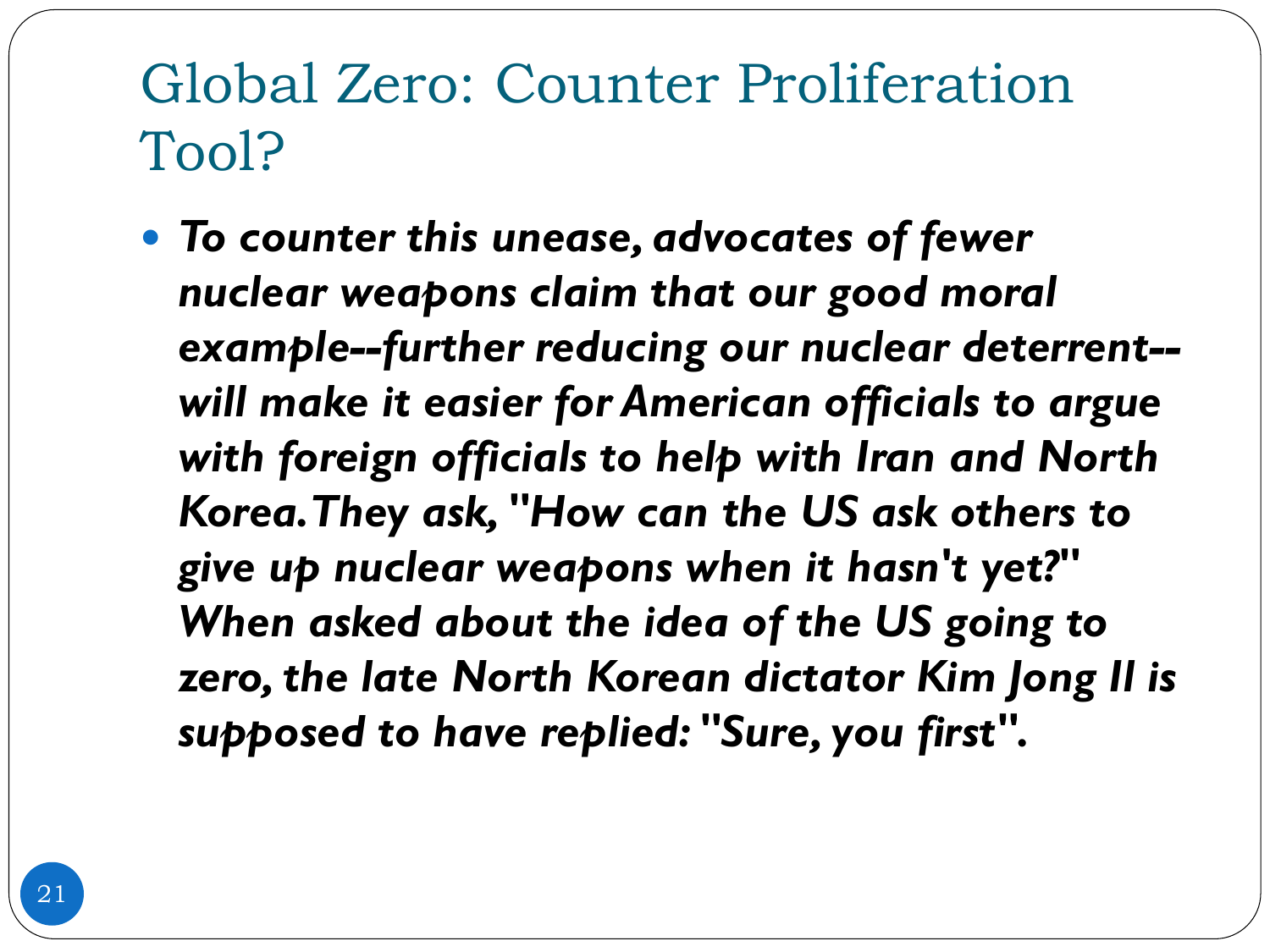Conventional Wisdom #2 on Arms Control and Missile Defense 2002

- *In 2002 the New York Times wrote:*
- *"Missile defense plans the US was pursuing reflected a "new primacy of unfettered American self-interest" which would "demolish the scaffolding of arms control agreements".*
- *Arms control official Jack Mendelsohn, called missile defense supporters "the deceivers", seeking to kill the "constraints of arms control treaties".*
- *Ironically, between 2002-8, after the US withdrew from the ABM Treaty, the US deployed over 1000 missile defense interceptors and simultaneously cut our deployed nuclear weapons by nearly seventy percent.*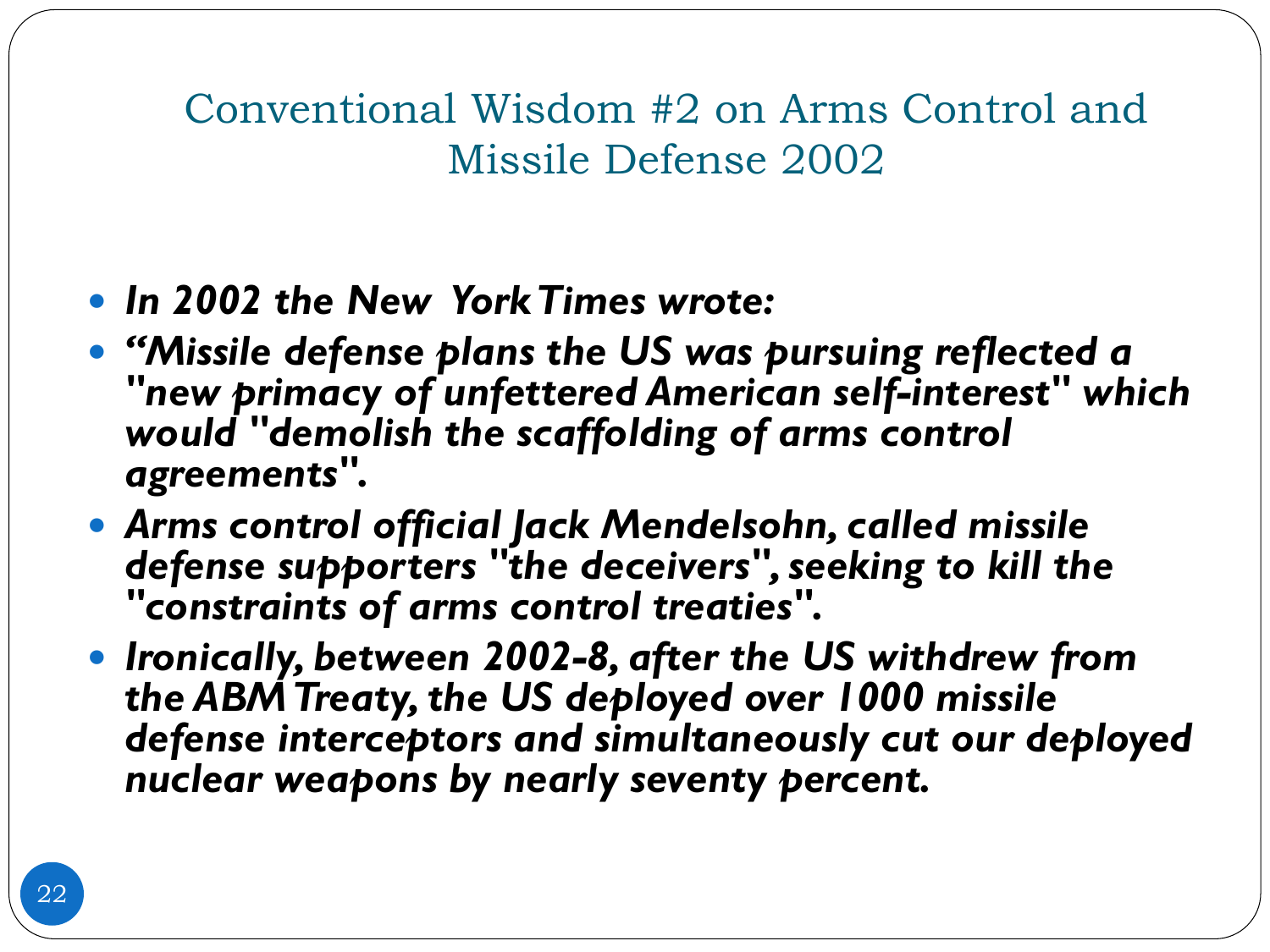Conventional Wisdom #3: Nuclear Weapons Did Not Stop and 9/11

- *Even others argue that since nuclear weapons did not stop 9/11 they then have no utility.*
- *By that logic, our conventional forces, Coast Guard, immigration service, and police--since none stopped 9/11- should be eliminated as well.*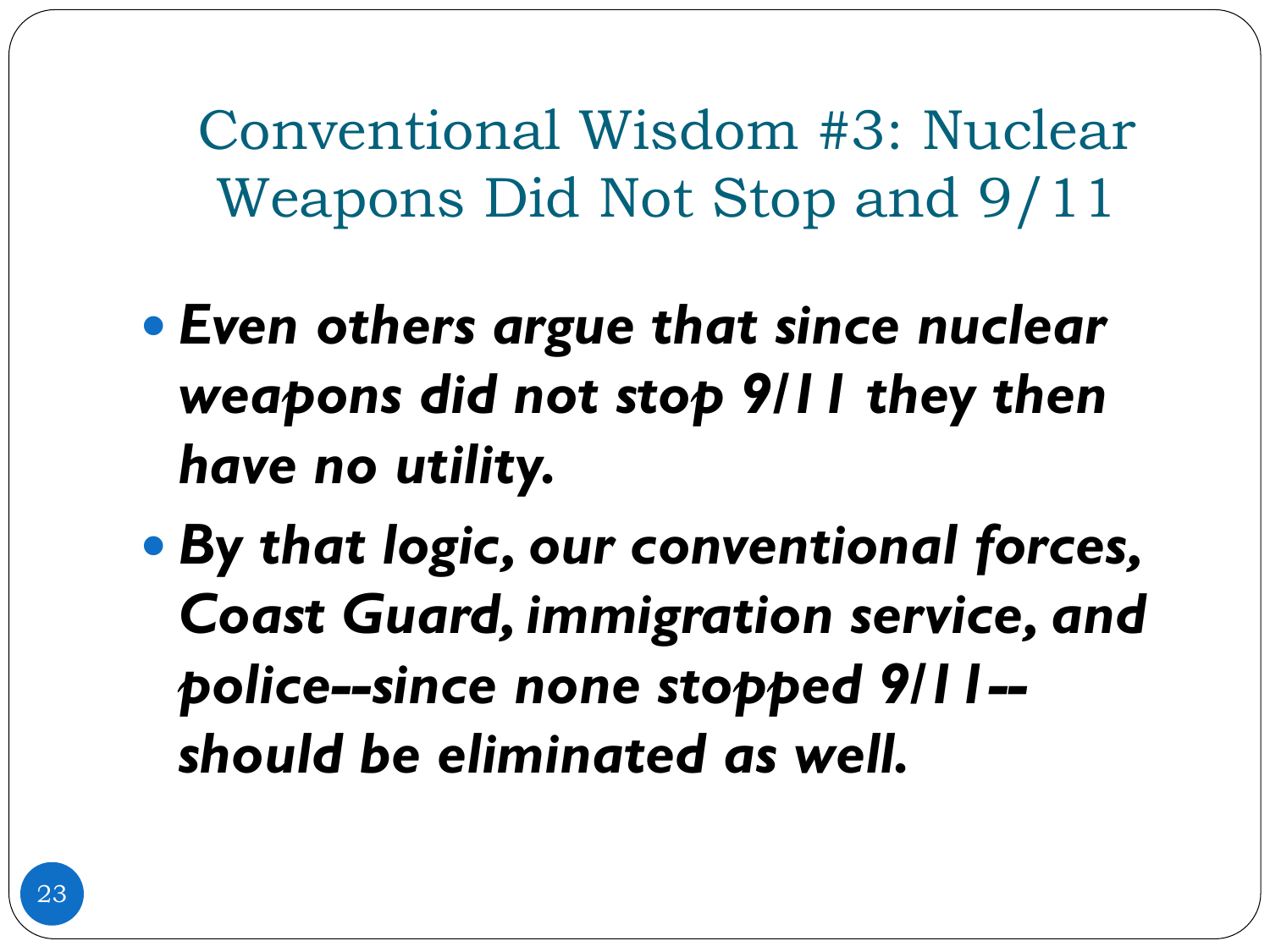#### A New Comprehensive Strategy US Security Policy Must Confront Nuclear Cascade Across Board Nuclear Deterrence—Stop bad stuff from being used and being proliferated Missile Defense—Intercept Bad Stuff Nuclear Forensics—Detect Bad Stuff Denial—Interdict Bad Stuff Divestment—Take Money Away that Buys Bad Stuff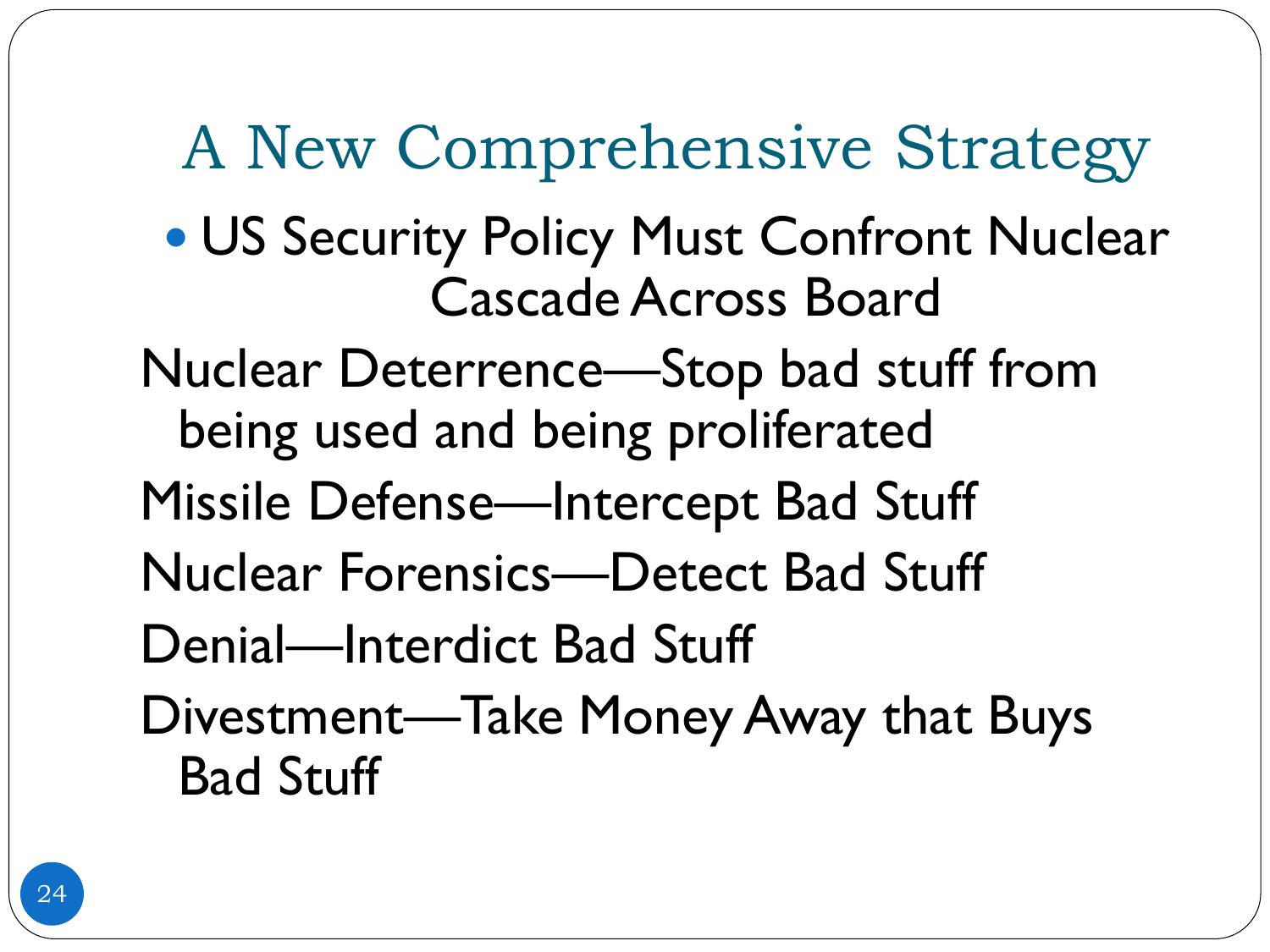## Nuclear Deterrence

- US nuclear Triad sustainment critical to maintain deterrence and crisis stability
- Extended deterrence for  $31+$  allies is critical to stopping proliferation
- No Evidence reductions in our nukes cause reductions in Iran-NK-China nukes
- Deterrence critical to avoid the use of nuclear weapons by any of the nuclear powers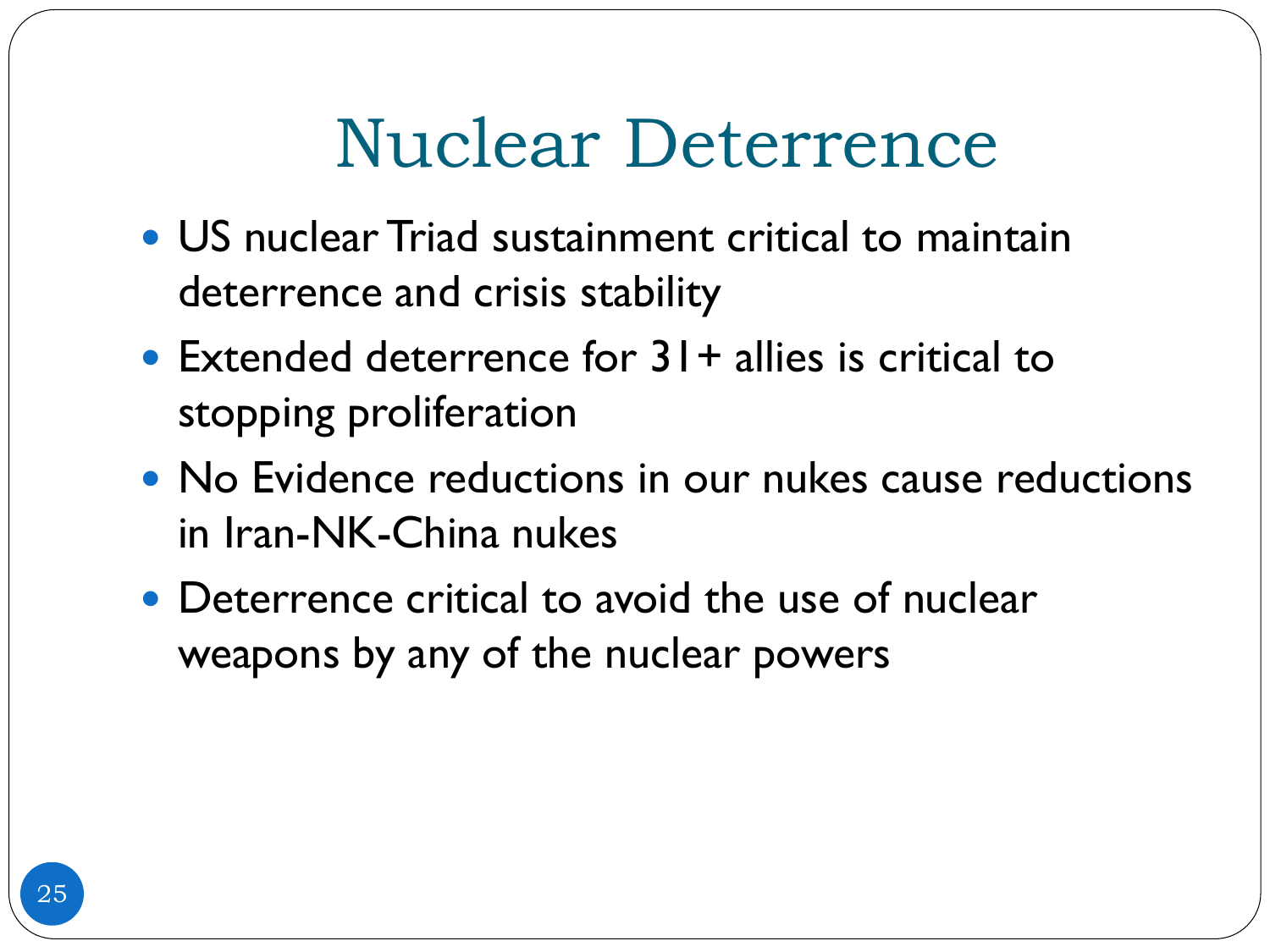#### Fragile Extended Deterrence

 *Our allies see the rapid modernization of nuclear forces in China and an across the board modernization of Russian nuclear forces. At the same time, North Korea tests another nuclear weapons and launches a 3-stage, solid fueled rocket capable of reaching the west coast of the United States. And Iran continues apace seeking nuclear weapons.*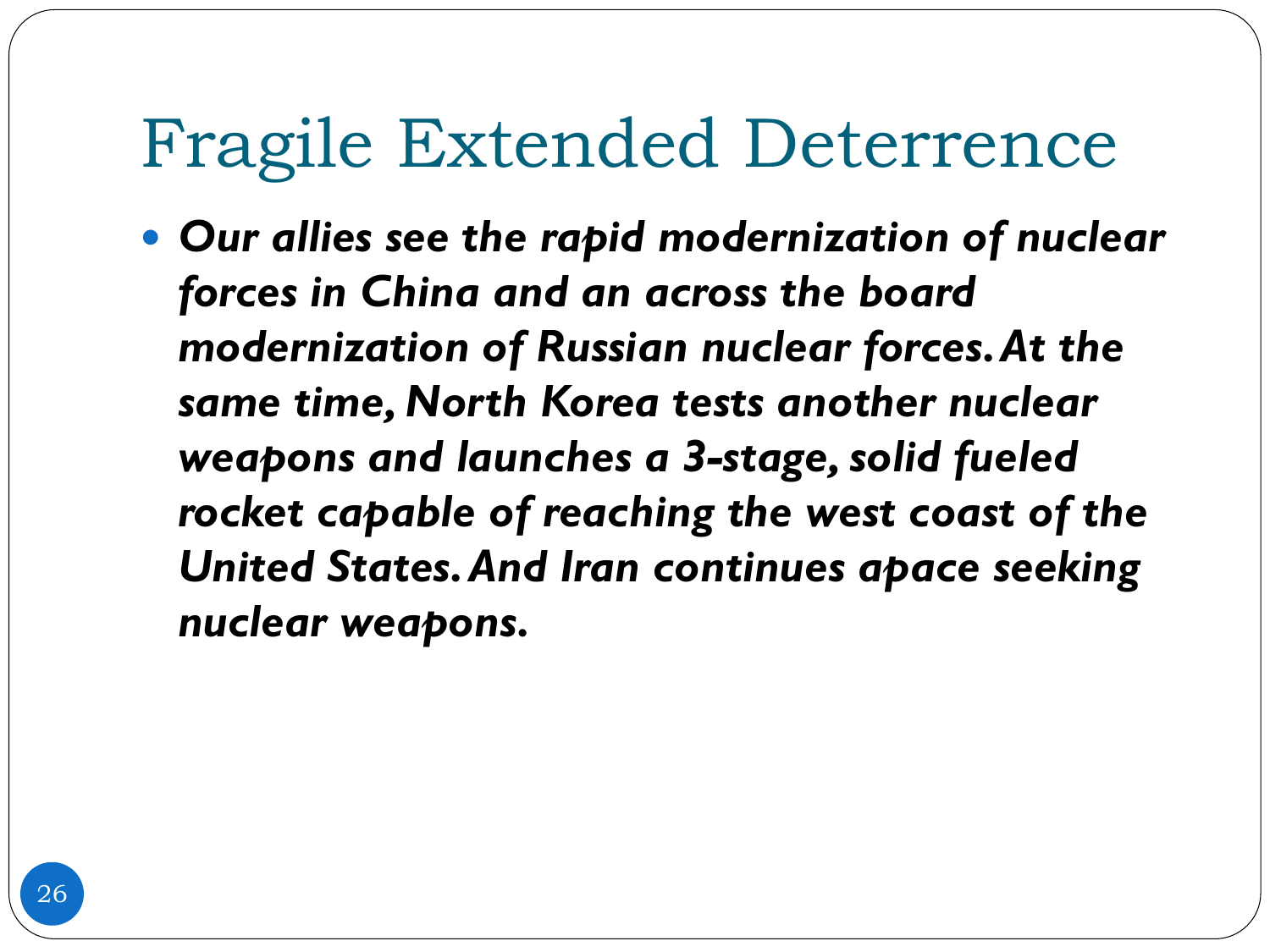## The Bargain of Nuclear Deterrence

- \$23 billion/year buys deterrence; 70 years perfect record;
- 400 conflicts in some 62 countries as of summer 2013 without major nuclear powers using such weapons
- Current Triad of 500+ nuclear platforms guarantee survival of forces and crisis stability
- Adversary must conclude—"Not Today Comrade"
- 31+ nations rely on US extended deterrent—major counter pressure to allied proliferation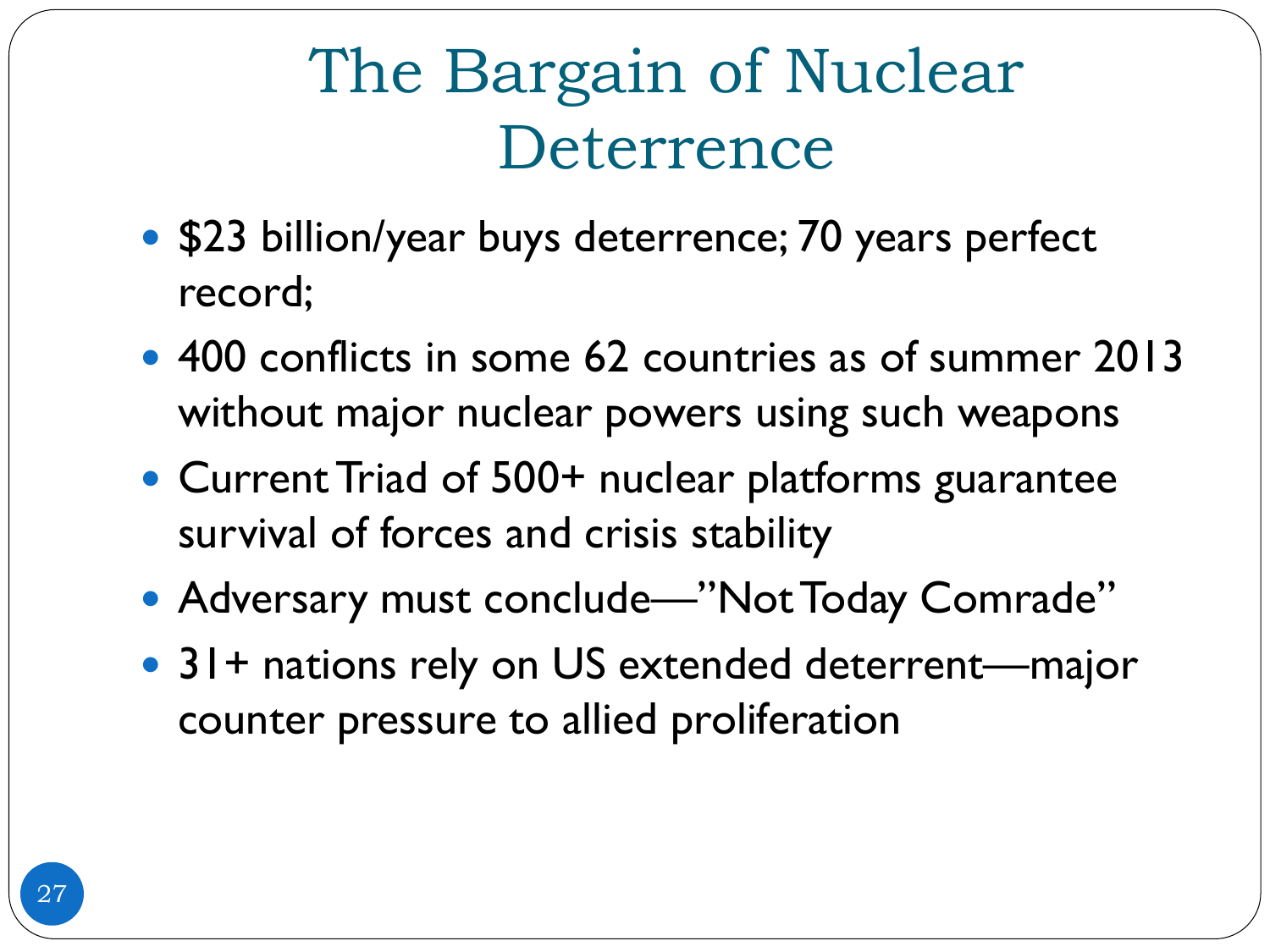## Missile Defenses

- By 2014, the US and its allies will have deployed 1400 interceptors on land and sea;
- Cooperative Allies include Japan, Israel, Germany, Italy, England, Denmark, Australia, Taiwan, ROK, Poland, the Czech Republic, Romania and Bulgaria, (22 Nations)
- Since September 2001, US and allies have conducted some 64 Successful tests of hit to kill technology
- "Missile Defenses Are a Key Non-Proliferation Tool", Paula DeSutter, Assistant Secretary of State, April 10, 2006

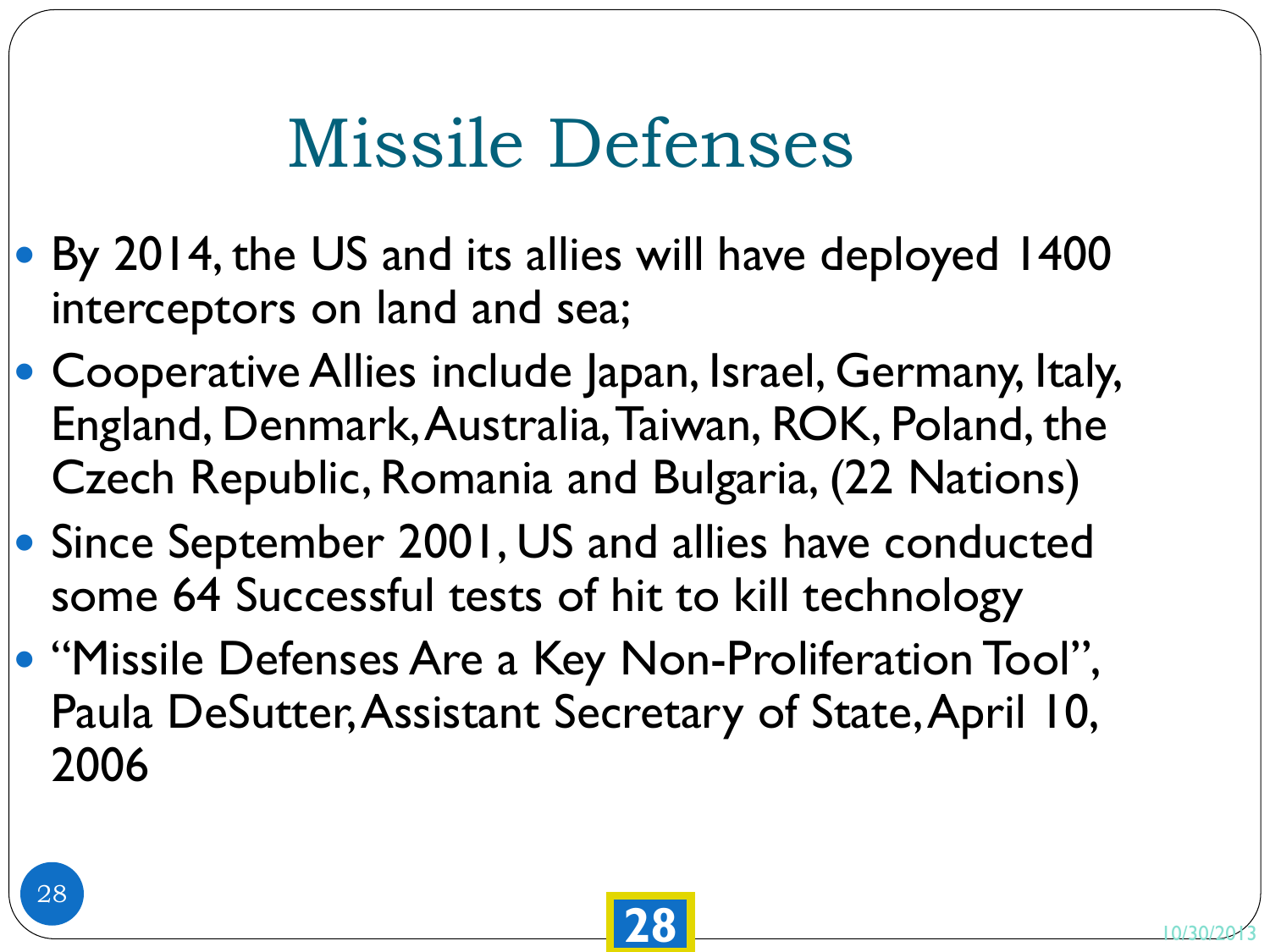### MDA OCTOBER 2013 FACT **SHEET**

#### **Overall Test Record**

- $\bullet$   $\Box$  64 of 80 hit-to-kill intercept attempts have been successful across all programs since the integrated system began
- development in 2001
- o Includes Aegis Ballistic Missile Defense (BMD), Groundbased Midcourse Defense (GMD), Terminal High
- Altitude Area Defense (THAAD), and PATRIOT Advanced Capability-3
- $\bullet$   $\Box$  43 of 55 hit-to-kill intercept attempts have been achieved for THAAD, Aegis BMD, and GMD test programs since 2001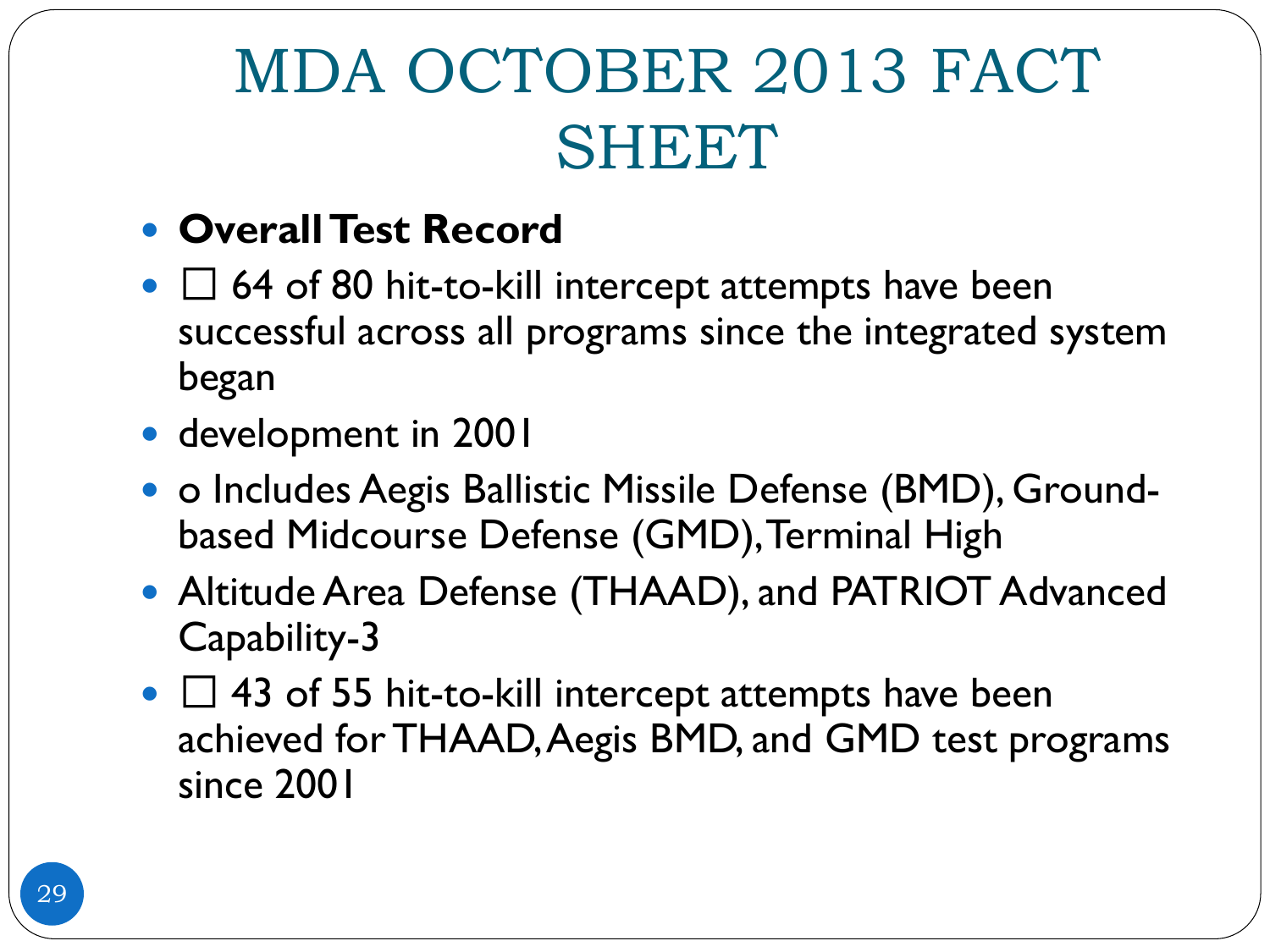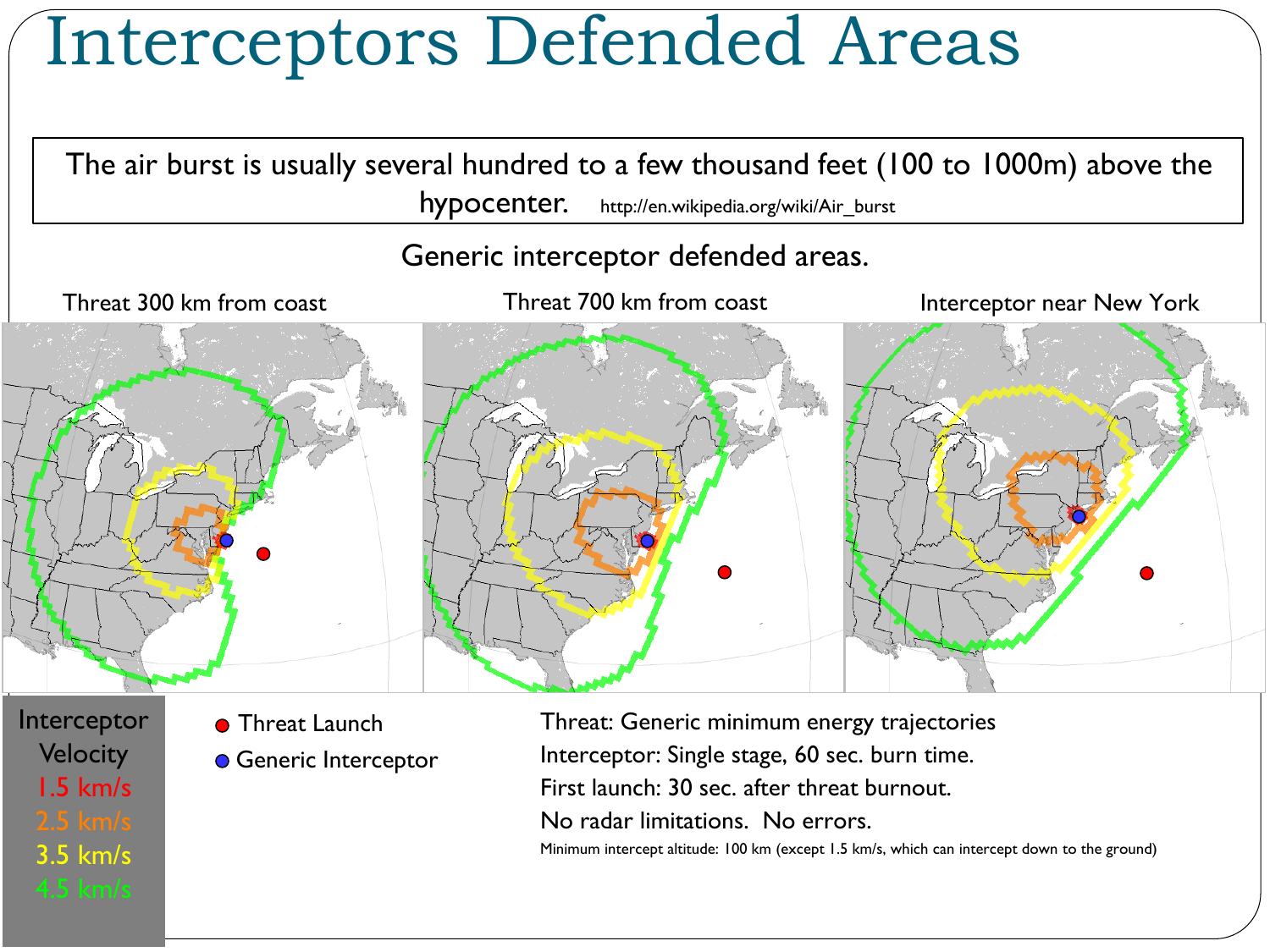## EMP Gravest Threat

- The two EMP Commission reports Since 2006, North Korea has had at least three apparently successful nuclear tests and orbited a satellite, thus fulfilling the basic technological needs for an intercontinental ballistic missile that can deliver a nuclear warhead against the U.S.
- Miniaturizing a warhead to fit on a missile is not an overwhelming technical obstacle. Far greater technological challenges are building and testing nuclear weapons and developing a long-range missile that can send a satellite into orbit. Compared with these feats, warhead miniaturization is easy.
- North Korea needs only one ICBM capable of delivering a single nuclear warhead in order to pose an existential threat to the U.S. The Congressional Electromagnetic Pulse Commission, the Congressional Strategic Posture Commission and several other U.S. government studies have established that detonating a nuclear weapon high above any part of the U.S. mainland would generate a catastrophic electromagnetic pulse.
- An EMP attack would collapse the electric grid and other infrastructure that depends on it—communications, transportation, banking and finance, food and water—necessary to sustain modern civilization and the lives of 300 million Americans.
- R. James Woolsey and Peter Pry, Wall Street Journal, May 21, 2013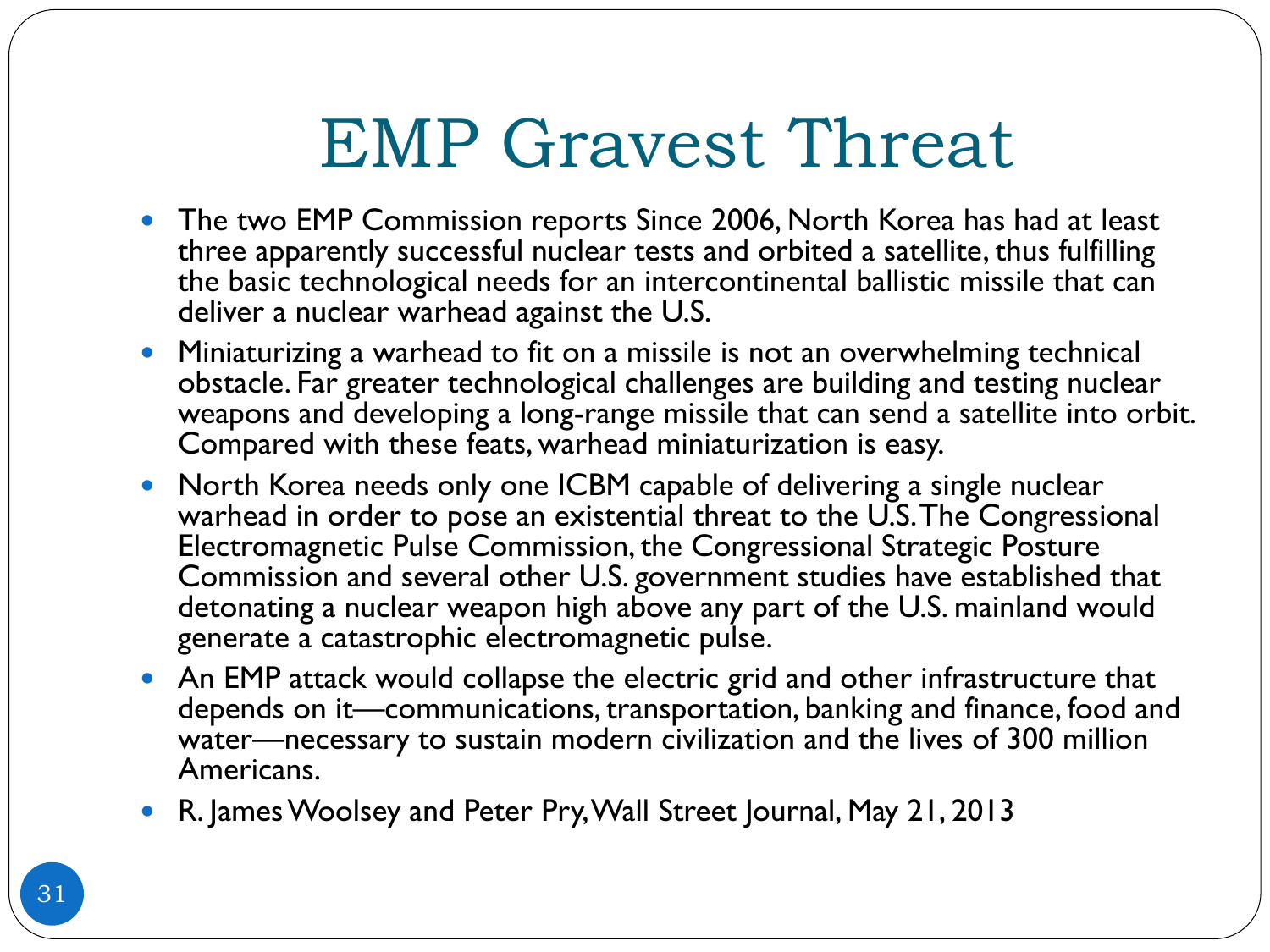#### Detection: Nuclear Forensics

- "Every week, a group of experts from agencies around the government - including the C.I.A., the Pentagon, the F.B.I. and the Energy Department meet to assess Washington's progress toward solving a grim problem: if...a nuclear bomb is detonated in an American city, could the United States determine who detonated it and who provided the nuclear material? [Note:An EMP explosion leaves no residue to measure]…..
- "So far, the answer is maybe. That uncertainty lies at the center of a vigorous, but carefully cloaked, debate …It focuses on how to refashion the American approach to nuclear deterrence…"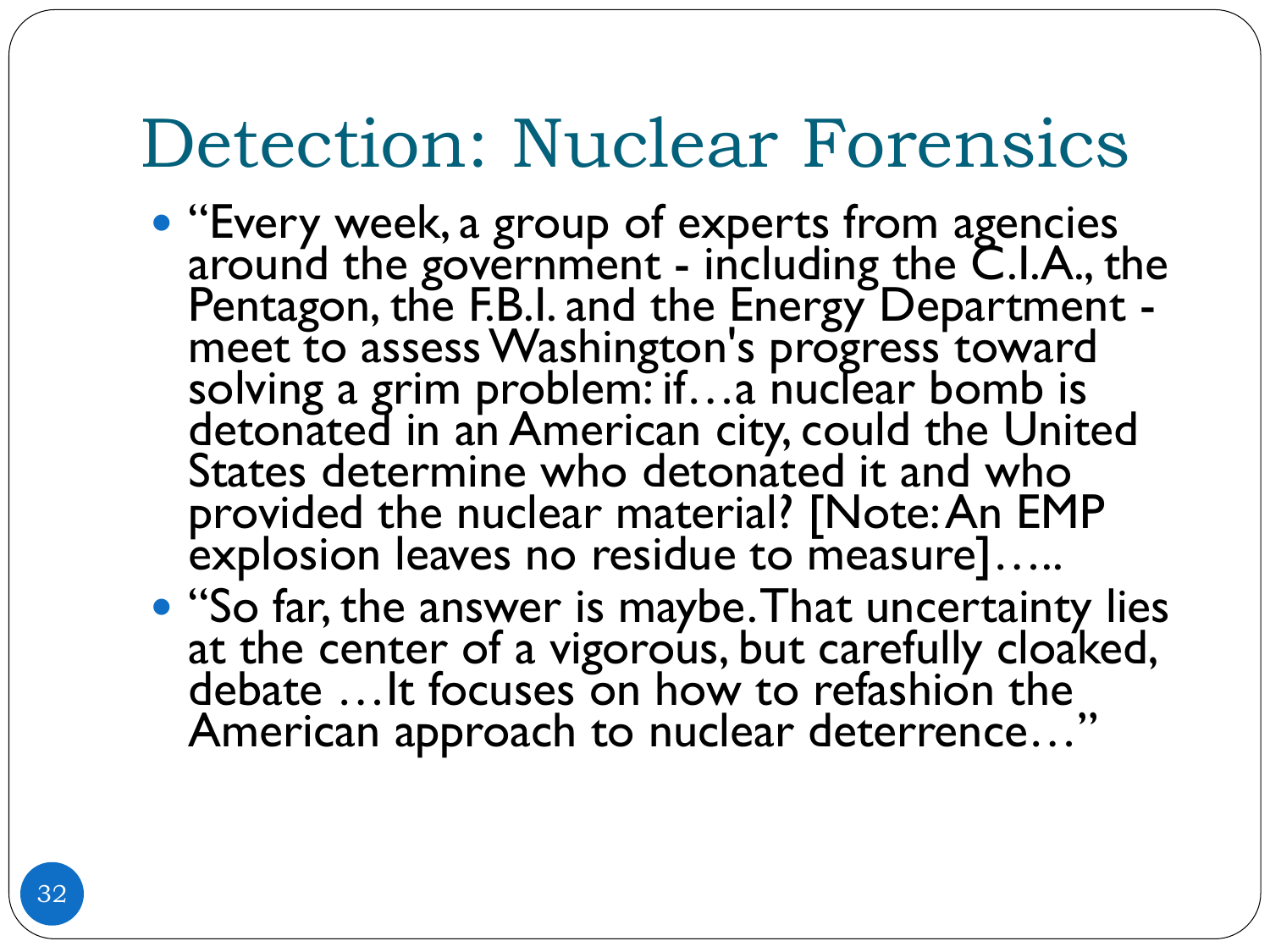#### Proliferation Security Initiative, PSI

• On October 4<sup>th</sup>, 2003, the US and its allies intercepted and boarded a German freighter, "The BBC China", carrying 13,000 centrifuges from Malaysia being sold by the Pakistani A.Q. Khan network for the creation of nuclear weapons material. The destination: Libya

• This led to the establishment of the PSI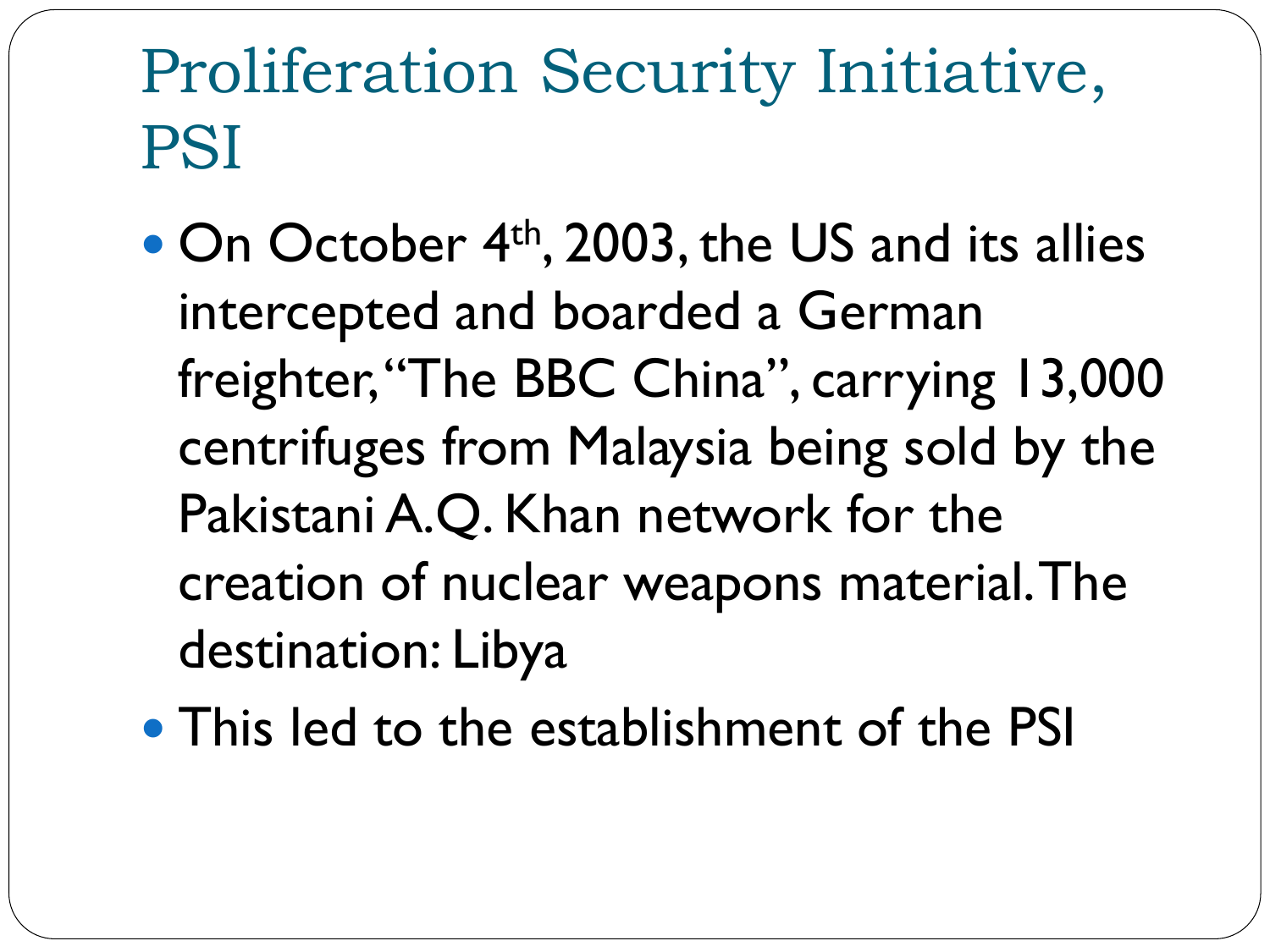## 10<sup>th</sup> Anniversary of PSI

• "The PSI is an important tool in our efforts to break up black markets, detect and intercept WMD materials in transit, and use financial tools to disrupt this dangerous trade. It is an innovative and proactive approach to preventing proliferation that relies on voluntary actions by states that are consistent with their national legal authorities and relevant international law and frameworks. PSI participants use existing authorities — national and international — to put an end to WMD-related trafficking." 2010 QDR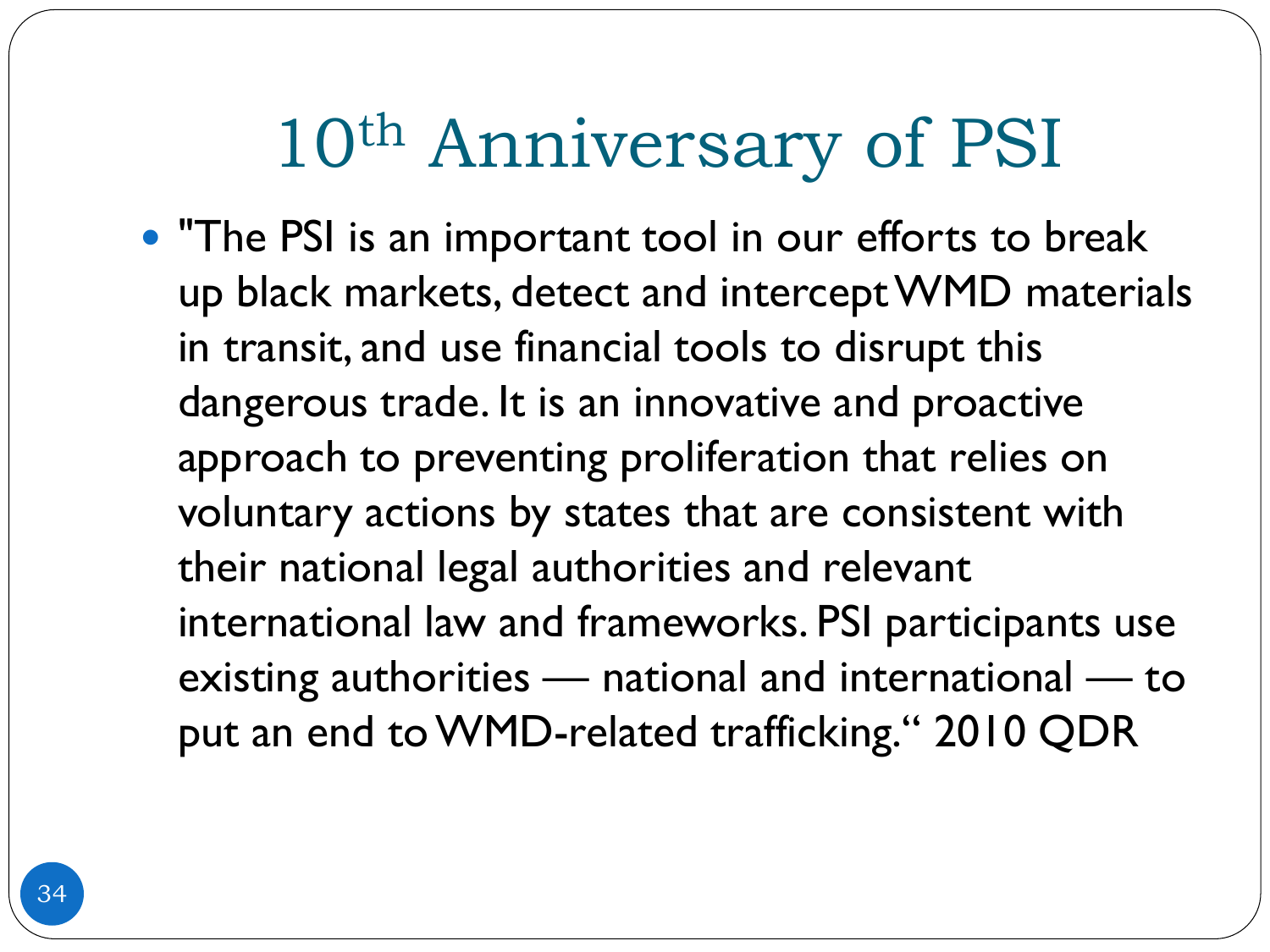## Disinvestment

- Follow The Money
- The State of Maryland Retirement and Pension System has invested in 101 Companies with ties to terror sponsoring and proliferation states
- How Much? \$1,925,716,152.24
- These companies are involved in \$23 billion in projects in Iran, North Korea, the Sudan and North Korea, Syria
- Legislation has been implemented in Missouri, Louisiana and 23 states which now have some degree of "terror free investing"
- Legislation has been introduced 29 states, such as in Georgia, Illinois, California, Maryland, City of New York, eliminated \$18 billion in investments
- Sanctions on Iranian banking and energy sectors are a more well-known aspect of "divestment"…

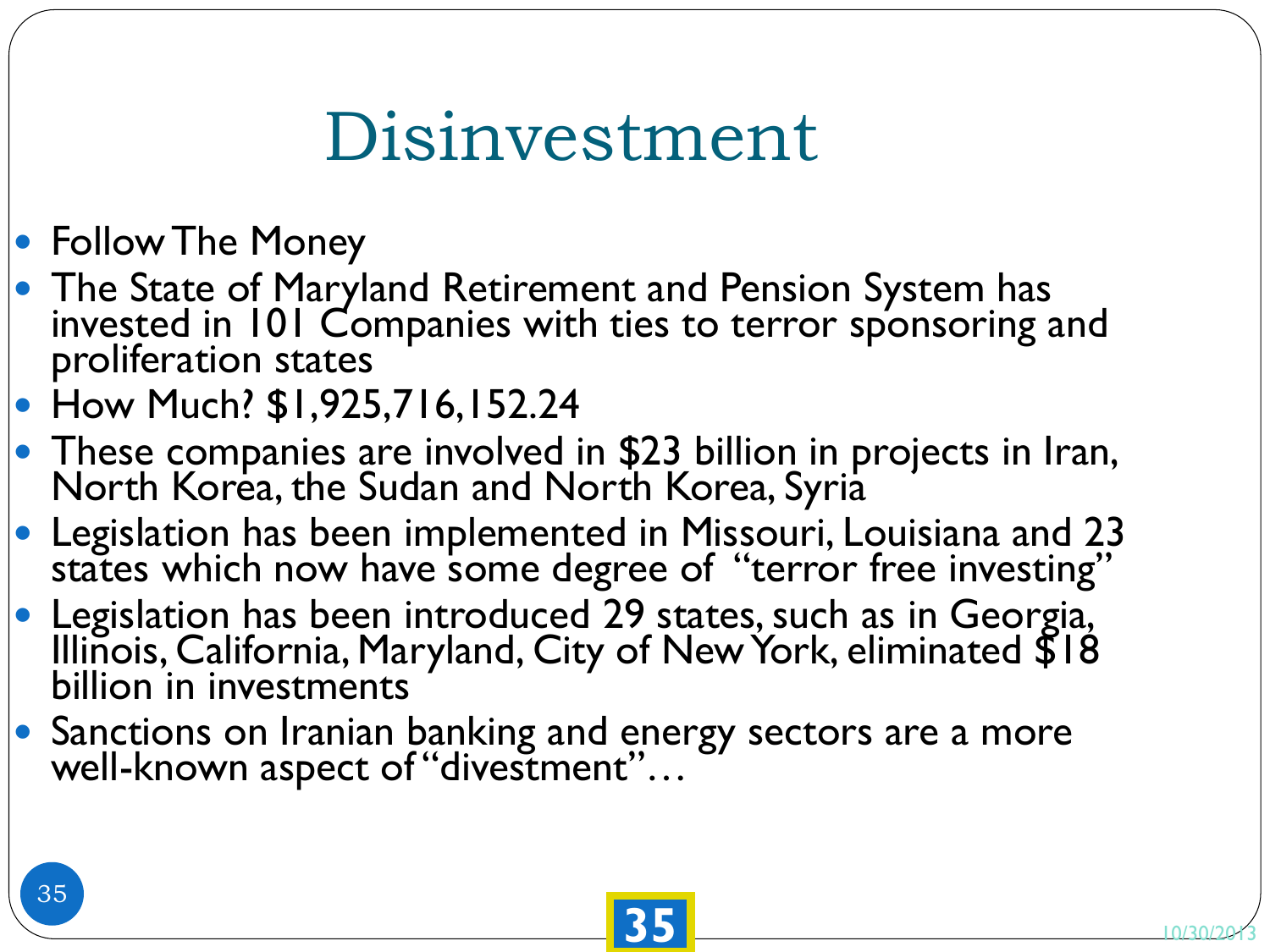## Open Fuel Standard/Energy **Policy**

- Developing an open fuel standard for all automobiles sold in America
- Luft and Korin: **Turning Oil Into Salt: Energy Independence Through Fuel Choice**
- **Developing of all US fuel capability including methanol from coal and natural gas, fracking and all competitive alternatives would drive a stake through the heart of OPEC**
- **Dropping oil prices would un-fund terrorist sponsoring states**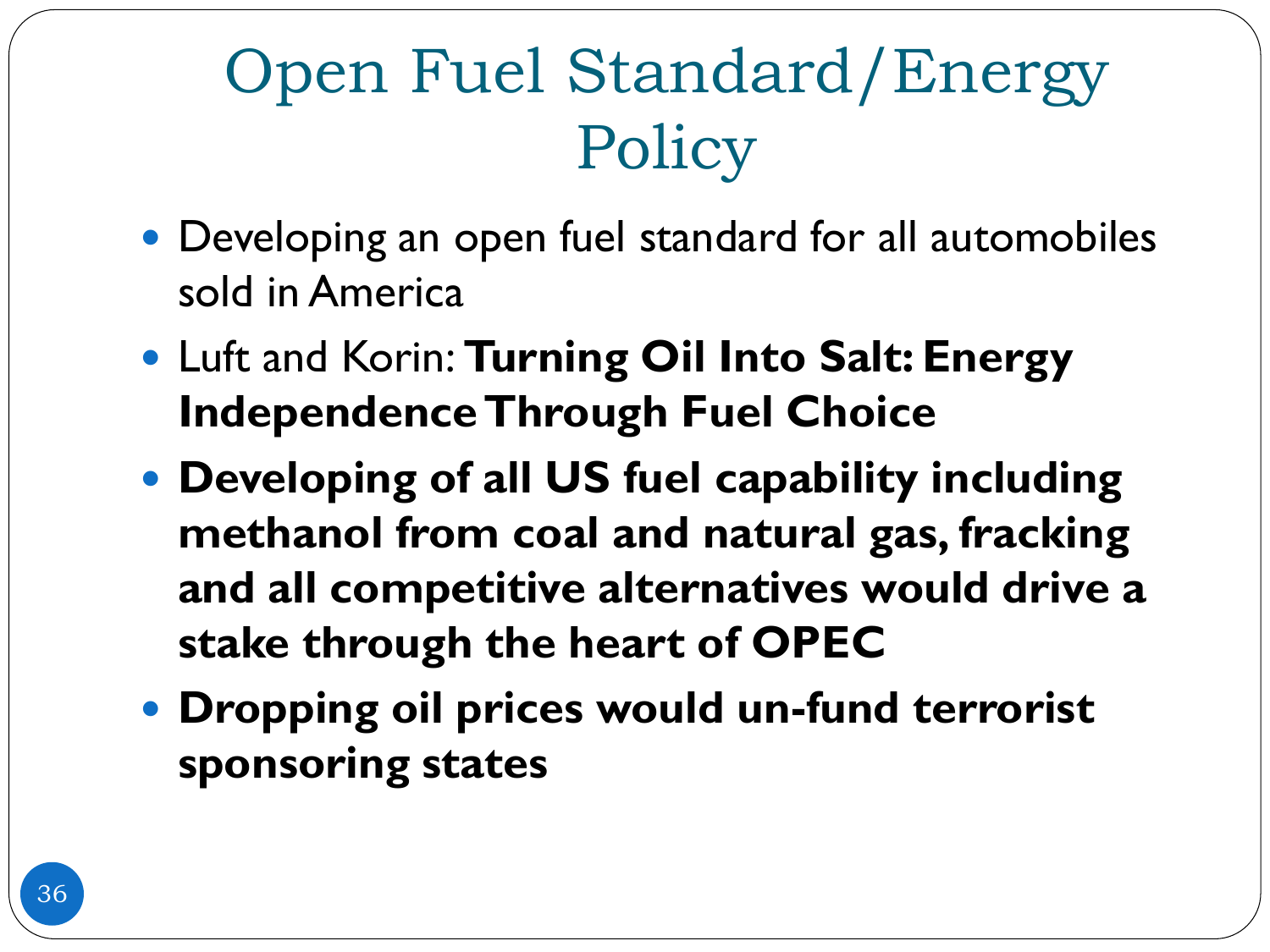#### Long Range Prompt Conventional Strike

- The development of a prompt, global conventional strike capability critically important
- Technology would give the US and its allies an important tool in the anti-terrorist tool kit
- Prompt global strike (PGS) would allow the United States to strike targets anywhere on Earth with conventional weapons in as little as an hour.
- This capability may bolster U.S. efforts to deter and defeat adversaries by allowing the United States to attack high-value targets or "fleeting targets" at the start of or during a conflict.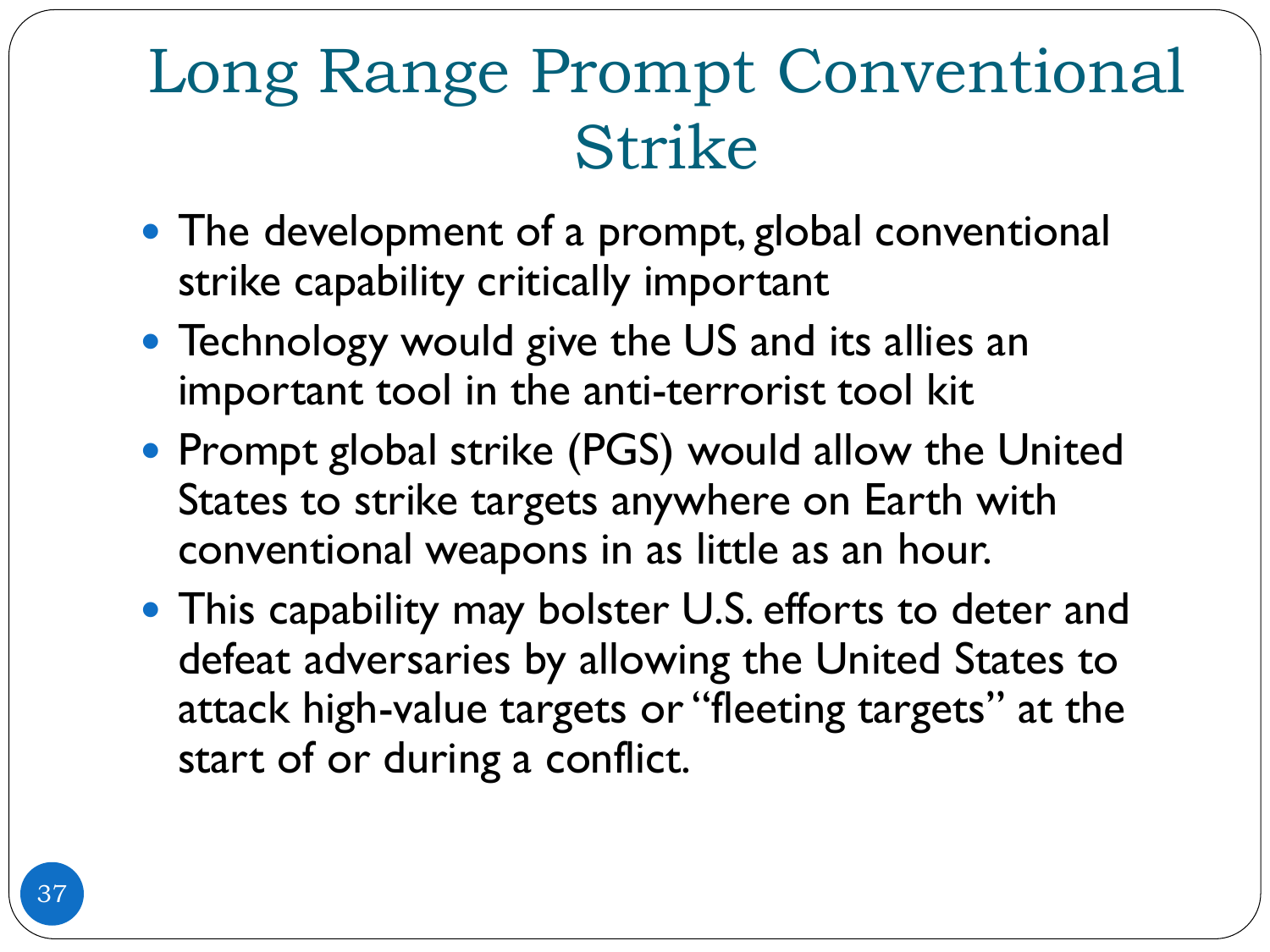## But….The Nuclear Clocks Are Ticking…

- How Much Time Do We Have to Stop, Contain or Rollback Nuclear Proliferation and its Twin Challenge of Nuclear Terrorism?
- Nuclear State-Terrorism will probably be unannounced and surreptitious—making warning very difficult and attribution highly unlikely….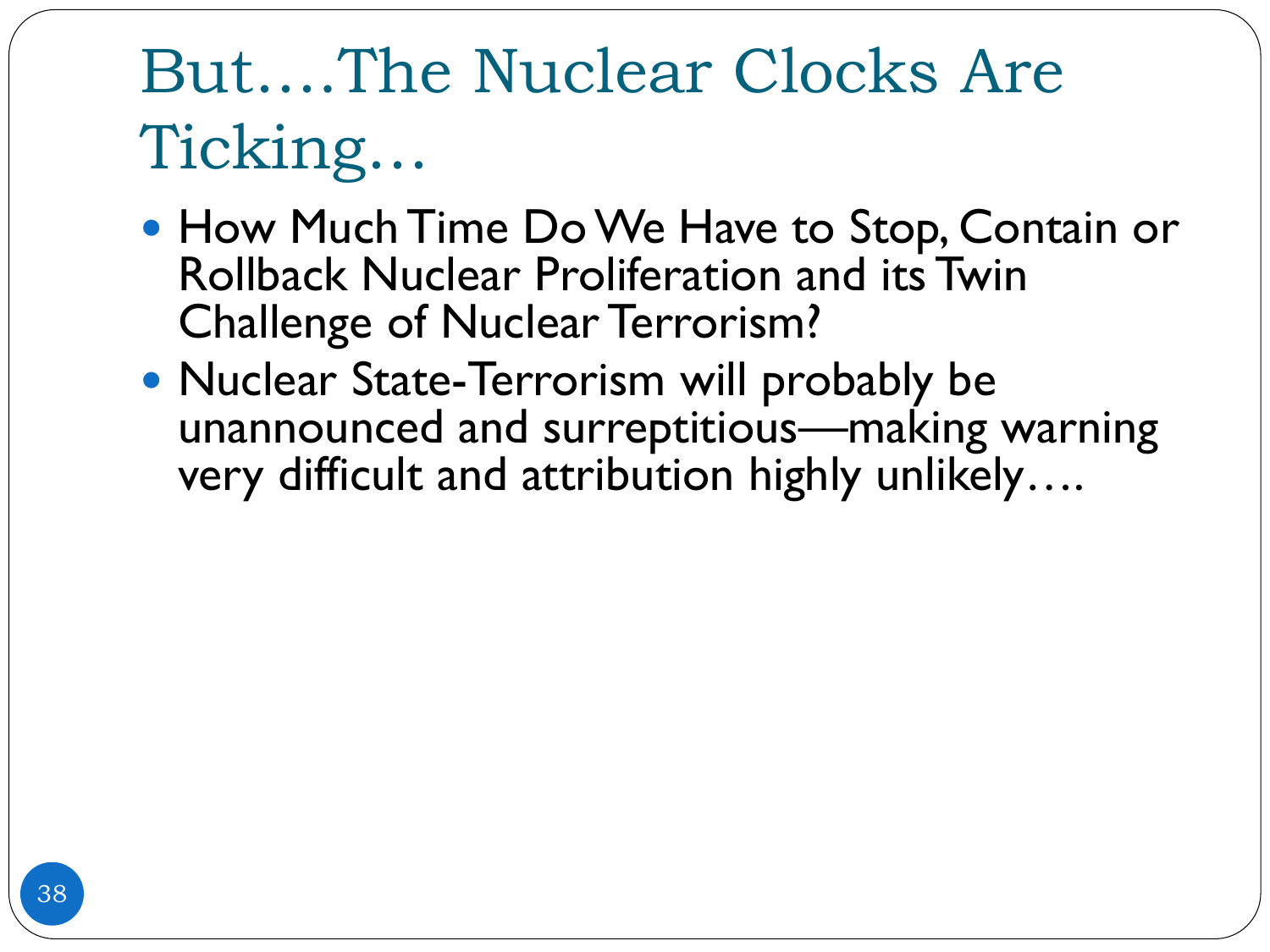### Telling Time: The Ticking of Nuclear Clocks

- *Many experts believe we will know when the nuclear cascade gets worse. But the nuclear programs of China, North Korea and Iran are not advertised. There is no Congressional Record where such plans are revealed.*
- *The former Israeli UN ambassador Dore Gold has explained the "bad guys" nuclear clocks are running at a speed only known to them. Our clocks in response--nuclear deterrence, missile defense, forensic detection, denial, and sanctions/divestment –have their own speed…..*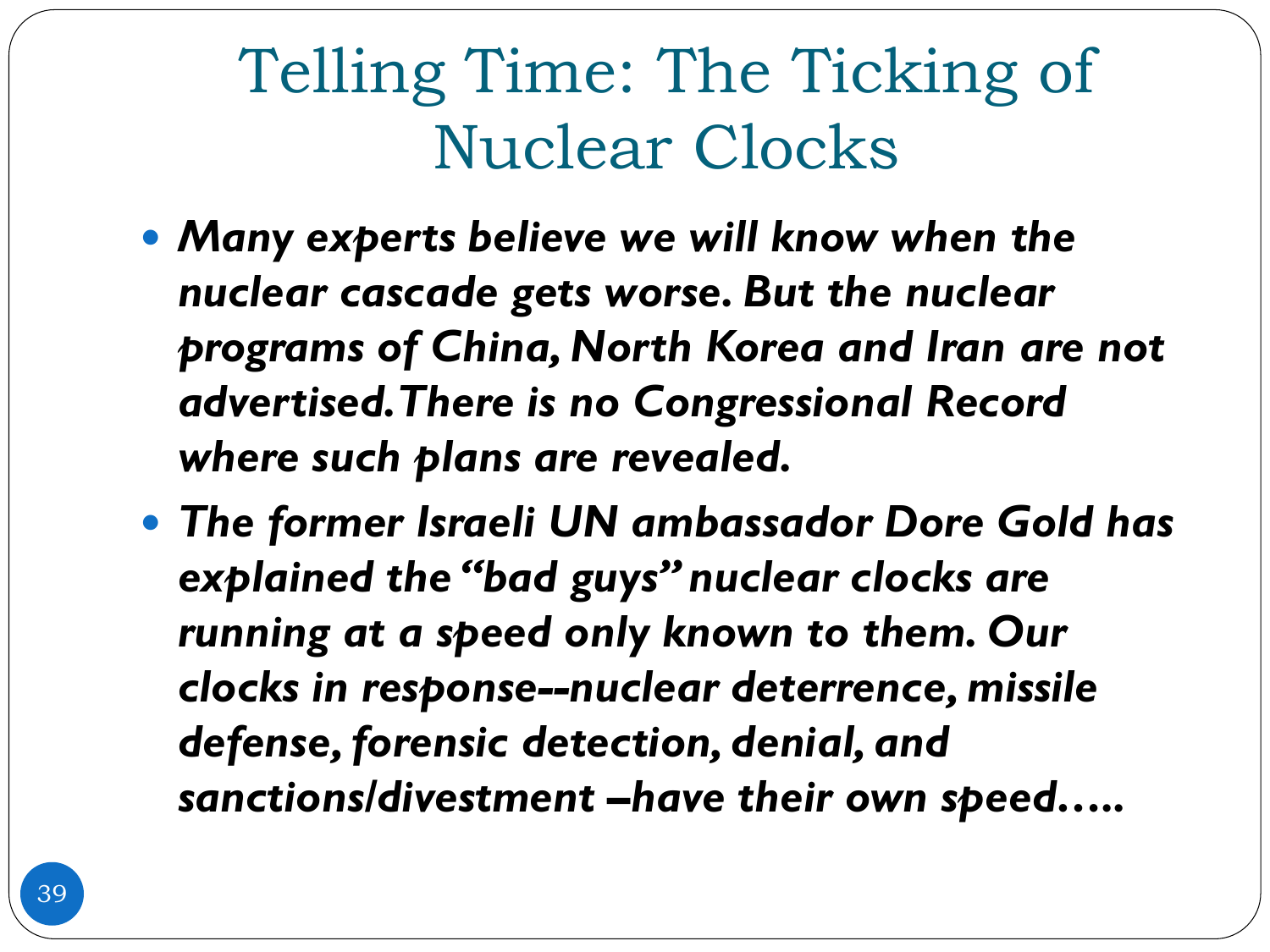## Our History Clocks

- We won World War II in 44 months
- Israel built, deployed and used Iron Dome in 39 months from inception
- General Bernard Schriever put Minuteman in the field from initial R&D in 48 months
- But, the US took 27 and 30 years, respectively, to pass legislation to build a national missile defense and then get rid of the ABM Treaty (July 1972 to July 1999 and June 2002) from the time the treaty was signed into law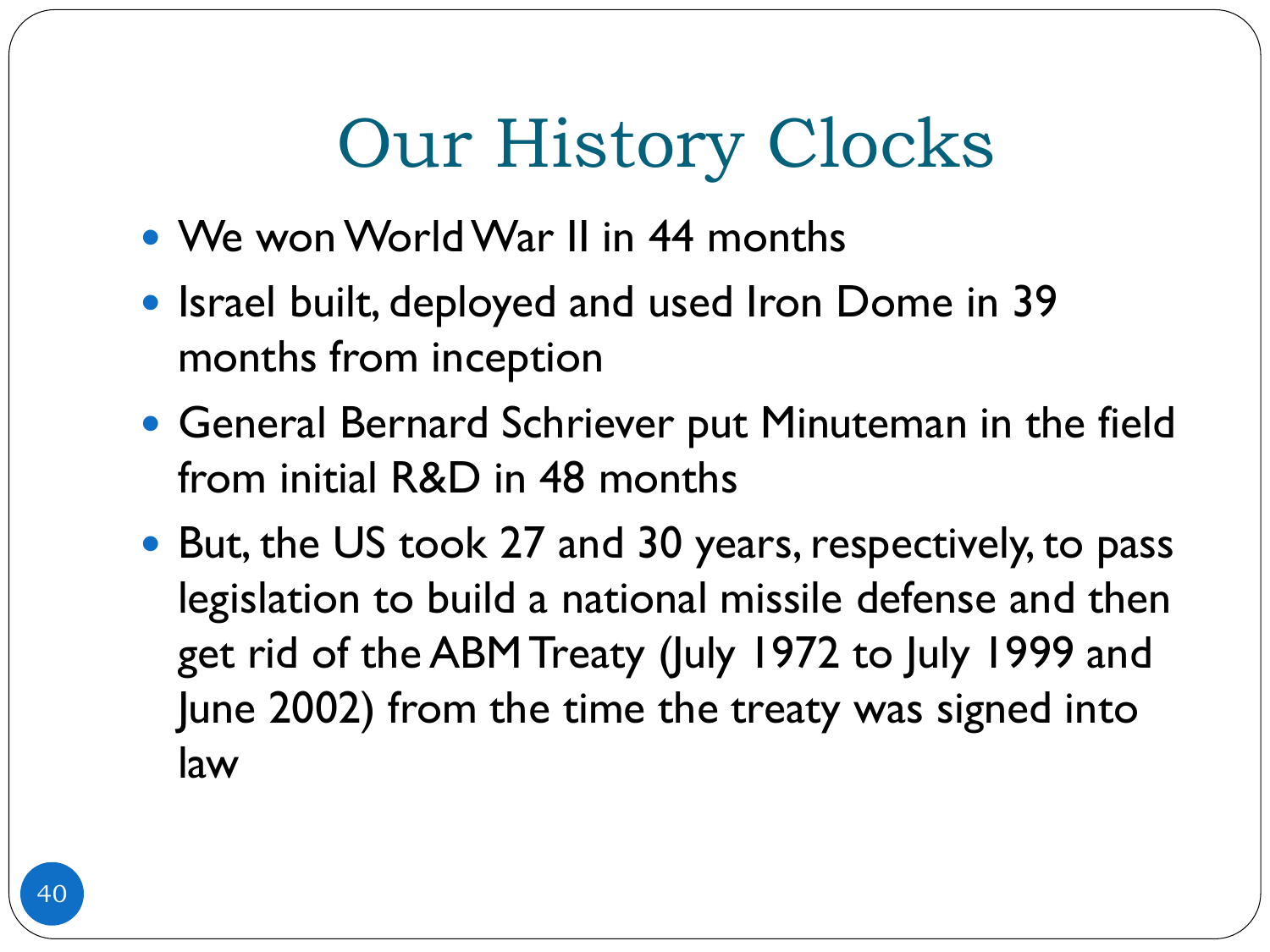#### "If we wait, it will be too late" Senator Kelly Ayotte, (R-NH), March 19, 2013

- *It is not as if the United States cannot accomplish great things in very short periods of time.*
- *After all, as R. James Woolsey has noted, we won World War II in 45 months. Draft passed Sept 16, 1940; House vote: 203-202*
- **But the Keystone Pipeline is now under review for the 60th month since construction started on the Canadian side of the border**
- **The 800 mile TAPS was constructed in 27 months—Trans Alaskan Pipeline System—Initially Approved 50-49 July 14; After the 1973 oil embargo Senate approved 85-5 November 13, 1973**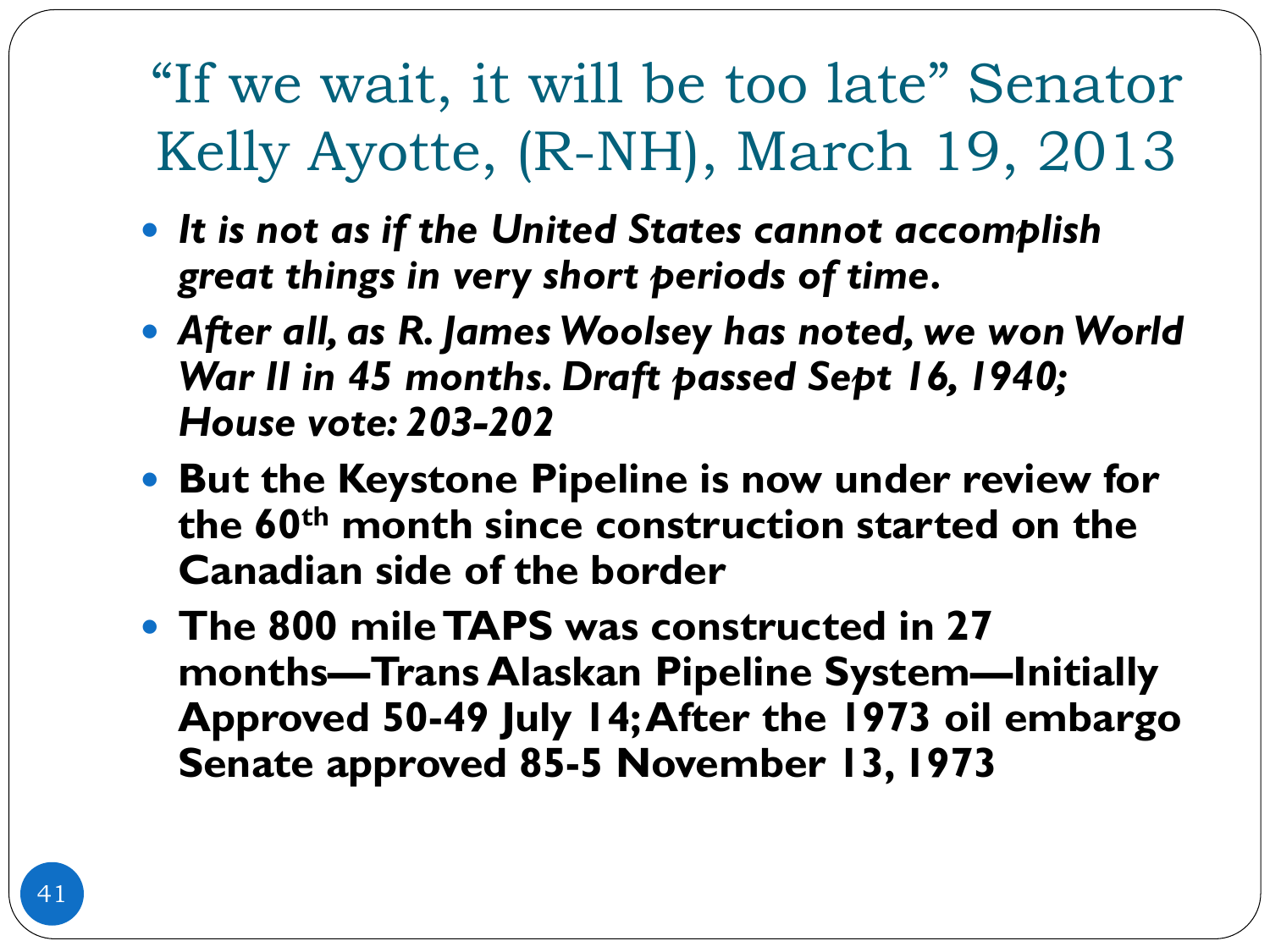#### IMPLICATIONS….

- If the threat of "terrorism" is not primarily loose bands of "jihadis", but state sponsors of terror, the implications for US policy are serious. Iran and Syria seek to create their own "empires", whether it is masters of a region, the Middle East or the Islamic world.
- As a country, we have to decide whether we believe such objectives can be contained or deterred, or whether ending this empire of terror should be our objective. And most critically, we have to face squarely the question: how much time do we have to accomplish these tasks?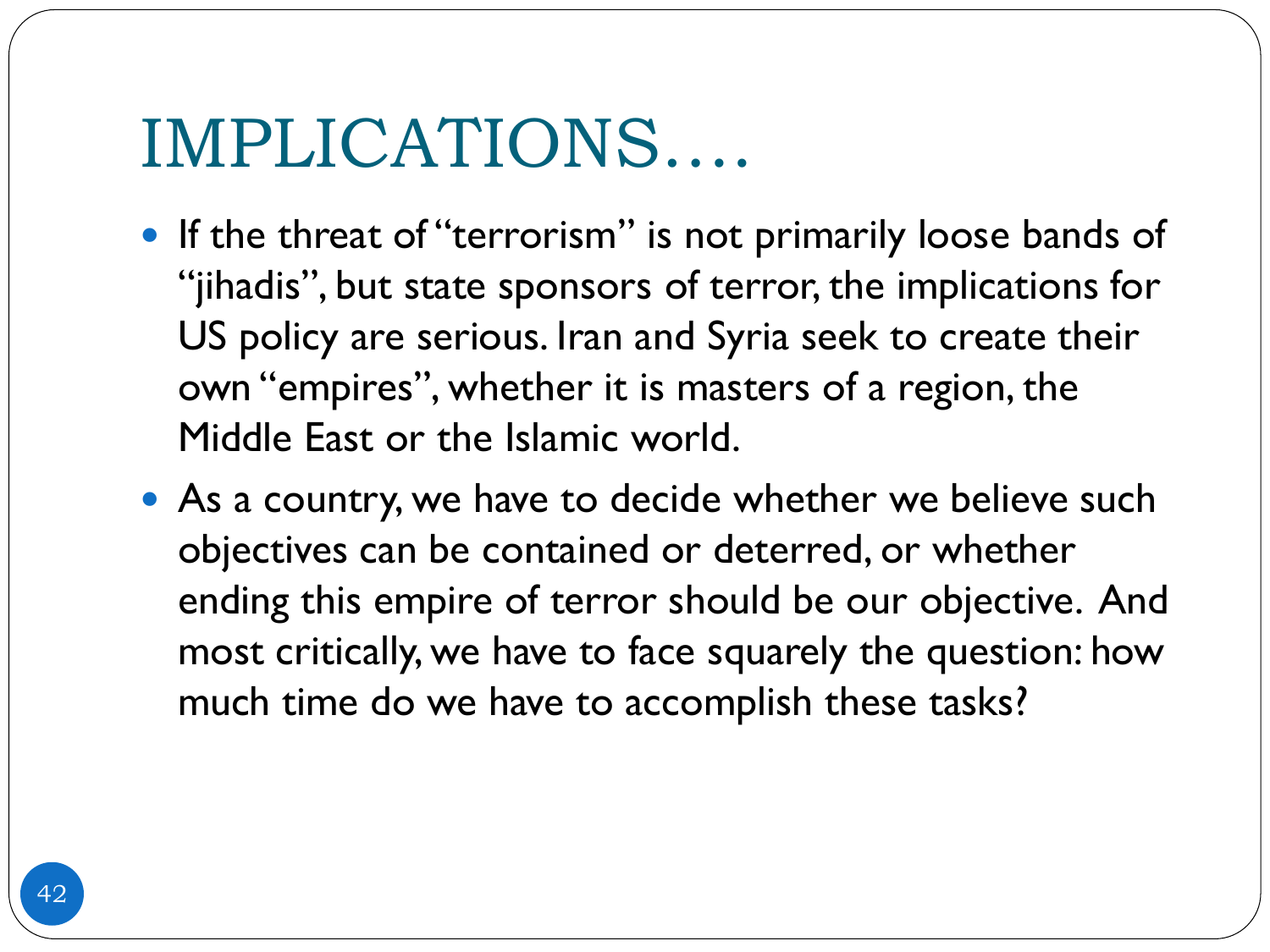## Implications…..

**• Their accomplices, including North Korea, China,** Russia, and Venezuela seek power and are willing to use whatever means necessary including the use of terrorist force. The Russians see the energy resources of the Caspian as their "patrimony"; China seeks to "lock-up" energy supplies for its 1.3 billion people and is willing to seek partnership with nuclear armed states to do so, whether Iran or Pakistan; North Korea seeks to reunify the peninsula with military force backed by nuclear weapons; while Venezuela and its "Marxist" allies in the Americas seek partnerships with drug cartels, terror groups and others to do America harm.